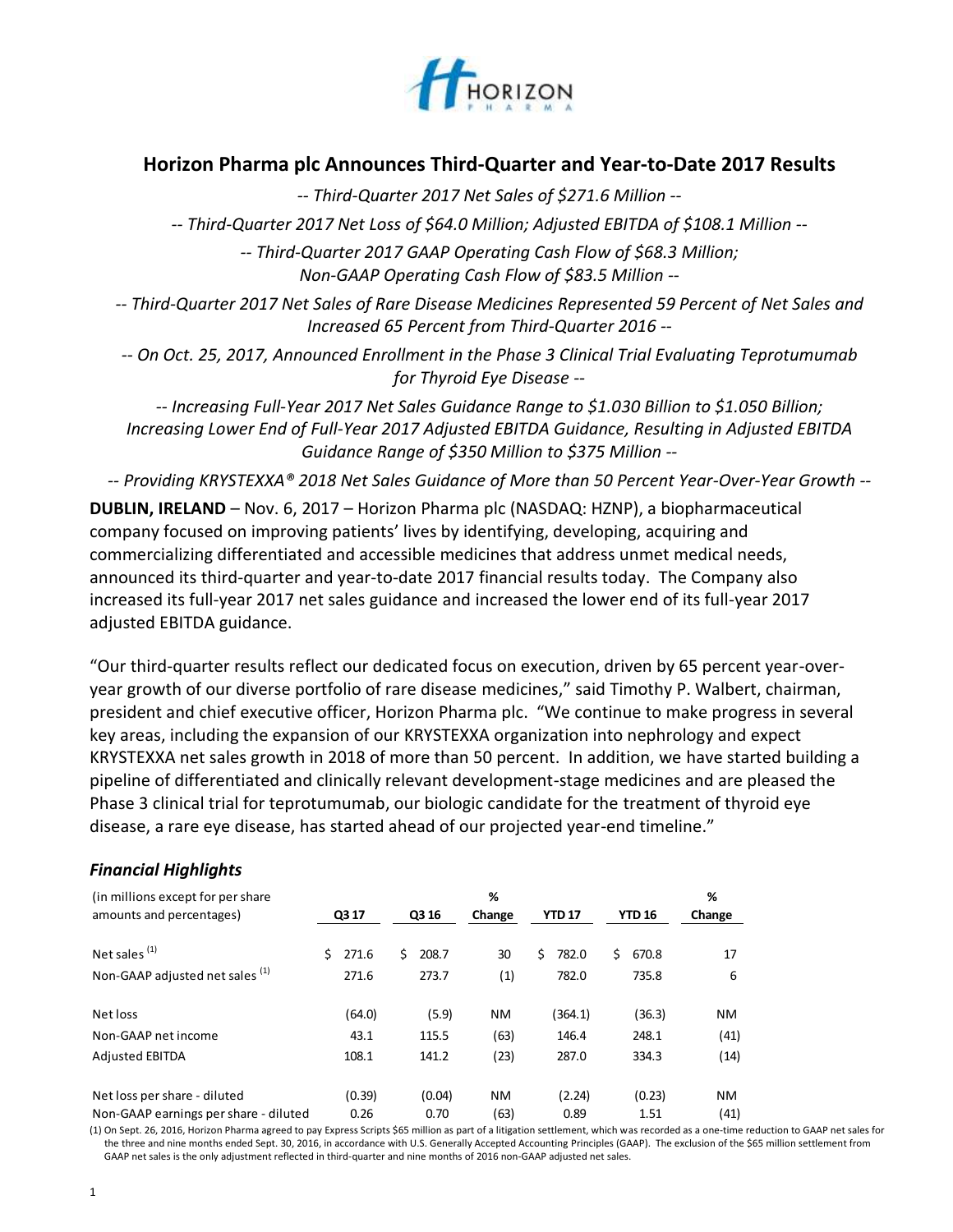

## *Company Highlights*

- Third-quarter net sales were \$271.6 million, driven by continued strong growth from the Company's orphan and rheumatology business units.
- Third-quarter net sales of Horizon Pharma's medicines for rare diseases, which include KRYSTEXXA®, RAVICTI®, PROCYSBI®, ACTIMMUNE®, BUPHENYL® and QUINSAIR™, increased 65 percent compared to the third quarter of 2016. Net sales of the Company's rare disease medicines represented 59 percent of total net sales compared to 35 percent of non-GAAP adjusted net sales in the third quarter of 2016.
- On Oct. 25, 2017, the Company announced that the first patient was enrolled in the Phase 3 confirmatory clinical trial for teprotumumab, a fully human monoclonal antibody biologic medicine candidate. Teprotumumab, an IGF-1R inhibitor, is in development for the treatment of moderateto-severe active thyroid eye disease (TED), a rare, painful and debilitating autoimmune condition that occurs when the body's immune system attacks the eye, causing inflammation in the eye muscles and fatty tissue behind the eye. This can also cause the eyes to protrude from their sockets, a condition known as proptosis. There are no U.S. Food and Drug Administration (FDA) approved therapies that exist for TED.
- The Company is presenting data on KRYSTEXXA at the American College of Rheumatology (ACR) meeting Nov. 3 to 8, 2017, where it is expanding awareness of KRYSTEXXA as an important option for the treatment of chronic gout in adult patients refractory to conventional therapy, or uncontrolled gout.
- The Company presented data on PROCYSBI at the American Society of Nephrology (ASN) meeting Oct. 31 to Nov. 5, 2017, that demonstrated the beneficial impact one year of PROCYSBI therapy can have on previously untreated children six years of age and younger with nephropathic cystinosis.
- On Oct. 26, 2017, the Company launched PROCYSBI in Canada following approval in June. PROCYSBI is the only cystine-depleting agent approved in Canada for treatment of nephropathic cystinosis.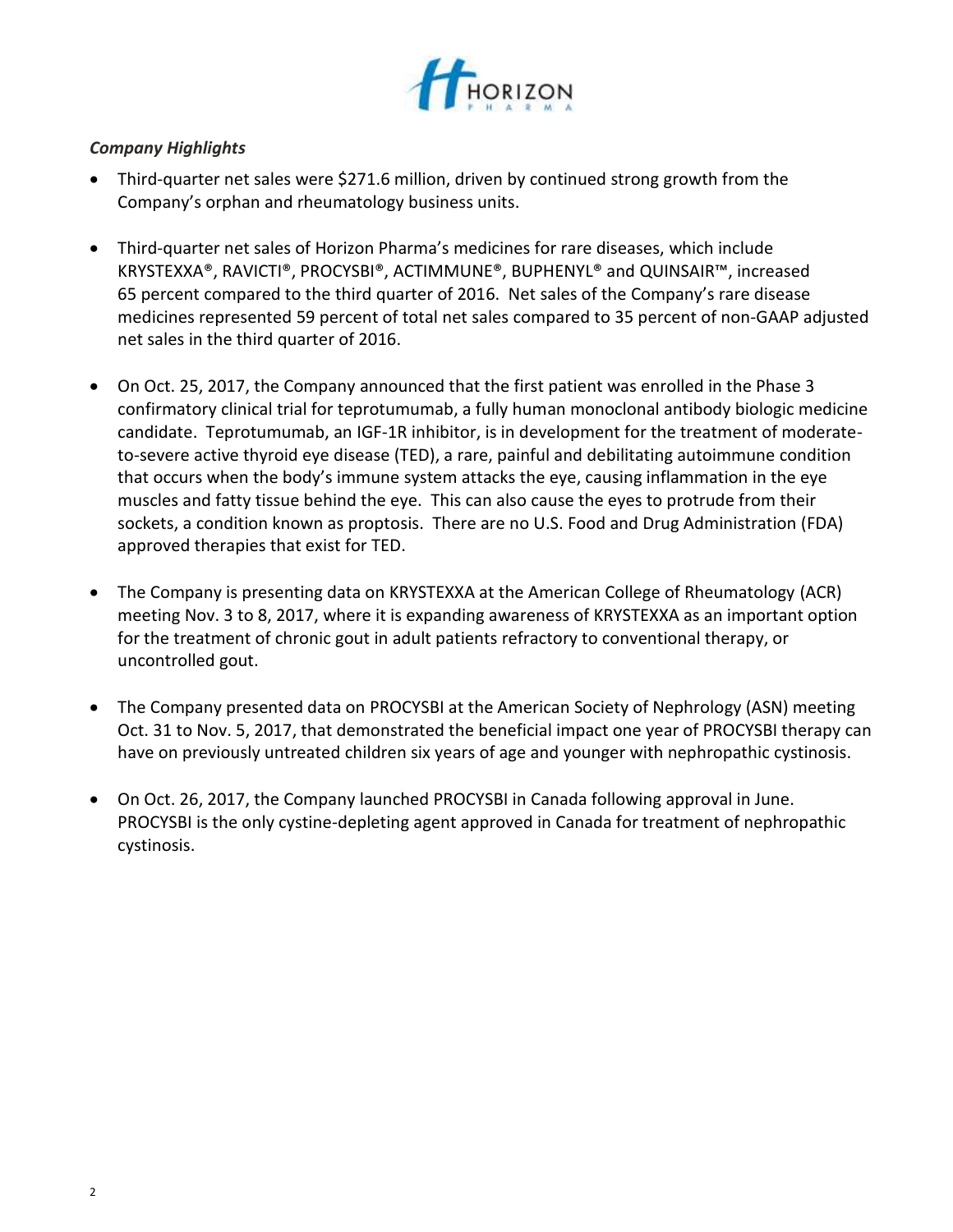

## *Third-Quarter and Year-to-Date 2017 Business Unit Net Sales Results*

|                                                                                                                                                                                                                                                                                                                                                                                                                                                                                                                                                                                                                                                                                                                                                                                                                                                        |    |                              |                          | %         |                          |                          | %         |
|--------------------------------------------------------------------------------------------------------------------------------------------------------------------------------------------------------------------------------------------------------------------------------------------------------------------------------------------------------------------------------------------------------------------------------------------------------------------------------------------------------------------------------------------------------------------------------------------------------------------------------------------------------------------------------------------------------------------------------------------------------------------------------------------------------------------------------------------------------|----|------------------------------|--------------------------|-----------|--------------------------|--------------------------|-----------|
| (in millions except for percentages)                                                                                                                                                                                                                                                                                                                                                                                                                                                                                                                                                                                                                                                                                                                                                                                                                   |    | Q3 17                        | Q3 16                    | Change    | <b>YTD 17</b>            | <b>YTD 16</b>            | Change    |
| Orphan                                                                                                                                                                                                                                                                                                                                                                                                                                                                                                                                                                                                                                                                                                                                                                                                                                                 | Ś  | 117.4                        | \$<br>71.4               | 64        | \$<br>350.3              | \$<br>211.2              | 66        |
| RAVICTI <sup>®</sup>                                                                                                                                                                                                                                                                                                                                                                                                                                                                                                                                                                                                                                                                                                                                                                                                                                   |    | 50.9                         | 42.2                     | 21        | 142.1                    | 118.6                    | 20        |
| PROCYSBI <sup>®(1)(2)</sup>                                                                                                                                                                                                                                                                                                                                                                                                                                                                                                                                                                                                                                                                                                                                                                                                                            |    | 33.5                         |                          | <b>NM</b> | 104.5                    |                          | ΝM        |
| ACTIMMUNE®                                                                                                                                                                                                                                                                                                                                                                                                                                                                                                                                                                                                                                                                                                                                                                                                                                             |    | 29.2                         | 24.9                     | 17        | 84.2                     | 80.5                     | 5         |
| <b>BUPHENYL®</b>                                                                                                                                                                                                                                                                                                                                                                                                                                                                                                                                                                                                                                                                                                                                                                                                                                       |    | 3.7                          | 4.3                      | (16)      | 16.2                     | 12.1                     | 34        |
| QUINSAIR™(1)(2)                                                                                                                                                                                                                                                                                                                                                                                                                                                                                                                                                                                                                                                                                                                                                                                                                                        |    | 0.1                          | $\overline{\phantom{a}}$ | <b>NM</b> | 3.3                      | $\overline{\phantom{a}}$ | ΝM        |
| Rheumatology                                                                                                                                                                                                                                                                                                                                                                                                                                                                                                                                                                                                                                                                                                                                                                                                                                           |    | 58.1                         | 40.5                     | 44        | 152.6                    | 101.0                    | 51        |
| <b>KRYSTEXXA®</b>                                                                                                                                                                                                                                                                                                                                                                                                                                                                                                                                                                                                                                                                                                                                                                                                                                      |    | 42.8                         | 25.6                     | 67        | 112.7                    | 61.6                     | 83        |
| RAYOS®                                                                                                                                                                                                                                                                                                                                                                                                                                                                                                                                                                                                                                                                                                                                                                                                                                                 |    | 14.6                         | 13.4                     | 9         | 36.5                     | 36.0                     | 1         |
| LODOTRA <sup>®</sup>                                                                                                                                                                                                                                                                                                                                                                                                                                                                                                                                                                                                                                                                                                                                                                                                                                   |    | 0.7                          | 1.5                      | (50)      | 3.4                      | 3.4                      | 1         |
| <b>Primary Care</b>                                                                                                                                                                                                                                                                                                                                                                                                                                                                                                                                                                                                                                                                                                                                                                                                                                    |    | 96.1                         | 161.8                    | (41)      | 279.1                    | 423.6                    | (34)      |
| PENNSAID® 2%                                                                                                                                                                                                                                                                                                                                                                                                                                                                                                                                                                                                                                                                                                                                                                                                                                           |    | 48.3                         | 80.2                     | (40)      | 141.1                    | 207.9                    | (32)      |
| DUEXIS <sup>®</sup>                                                                                                                                                                                                                                                                                                                                                                                                                                                                                                                                                                                                                                                                                                                                                                                                                                    |    | 31.6                         | 47.6                     | (34)      | 92.9                     | 122.8                    | (24)      |
| VIMOVO <sup>®</sup>                                                                                                                                                                                                                                                                                                                                                                                                                                                                                                                                                                                                                                                                                                                                                                                                                                    |    | 15.1                         | 32.8                     | (54)      | 41.1                     | 89.7                     | (54)      |
| MIGERGOT <sup>®</sup>                                                                                                                                                                                                                                                                                                                                                                                                                                                                                                                                                                                                                                                                                                                                                                                                                                  |    | $1.1\,$                      | 1.2                      | (1)       | 4.0                      | 3.2                      | 25        |
| Litigation settlement <sup>(3)</sup>                                                                                                                                                                                                                                                                                                                                                                                                                                                                                                                                                                                                                                                                                                                                                                                                                   |    | $\qquad \qquad \blacksquare$ | (65.0)                   | NM        | $\overline{\phantom{a}}$ | (65.0)                   | <b>NM</b> |
| Total GAAP net sales <sup>(3)</sup>                                                                                                                                                                                                                                                                                                                                                                                                                                                                                                                                                                                                                                                                                                                                                                                                                    |    | 271.6                        | \$<br>208.7              | 30        | \$<br>782.0              | \$<br>670.8              | 17        |
| Total non-GAAP adjusted net sales <sup>(3)</sup>                                                                                                                                                                                                                                                                                                                                                                                                                                                                                                                                                                                                                                                                                                                                                                                                       | \$ | 271.6                        | \$<br>273.7              | (1)       | \$<br>782.0              | \$<br>735.8              | 6         |
| (3) On Sept. 26, 2016, Horizon Pharma agreed to pay Express Scripts \$65 million as part of a litigation settlement, which was recorded as a one-time reduction<br>to GAAP net sales for the three and nine months ended Sept. 30, 2016, in accordance with U.S. GAAP. The exclusion of the \$65 million settlement<br>from GAAP net sales is the only adjustment reflected in third quarter and year-to-date 2016 non-GAAP adjusted net sales.<br>Orphan Business Unit: Third-quarter net sales for the orphan business unit were \$117.4 million, an<br>$\bullet$                                                                                                                                                                                                                                                                                    |    |                              |                          |           |                          |                          |           |
| increase of 64 percent compared to the third quarter of 2016.<br>RAVICTI net sales in the third quarter of 2017 were \$50.9 million, an increase of 21 percent<br>compared to the third quarter of 2016, driven by continued conversion from older-generation<br>nitrogen-scavenger therapies, as well as the addition of treatment-naïve patients, in part due to the<br>recently updated RAVICTI label expanding the use of the medicine to patients older than two<br>months of age. The Company expects RAVICTI to be available in Europe in the fourth quarter of<br>2017 in partnership with Swedish Orphan Biovitrum AB (SOBI).<br>PROCYSBI net sales in the third quarter of 2017 were \$33.5 million and no longer include net sales<br>in the Europe, Middle East and Africa regions following the sale of those geographic rights to Chiesi |    |                              |                          |           |                          |                          |           |
| Farmaceutici S.p.A. on June 23, 2017. ACTIMMUNE net sales in the third quarter of 2017 were<br>\$29.2 million, an increase of 17 percent versus the third quarter of 2016, driven by the Company's<br>continued efforts to establish the role of ACTIMMUNE in a broader range of chronic granulomatous<br>disease patients.                                                                                                                                                                                                                                                                                                                                                                                                                                                                                                                            |    |                              |                          |           |                          |                          |           |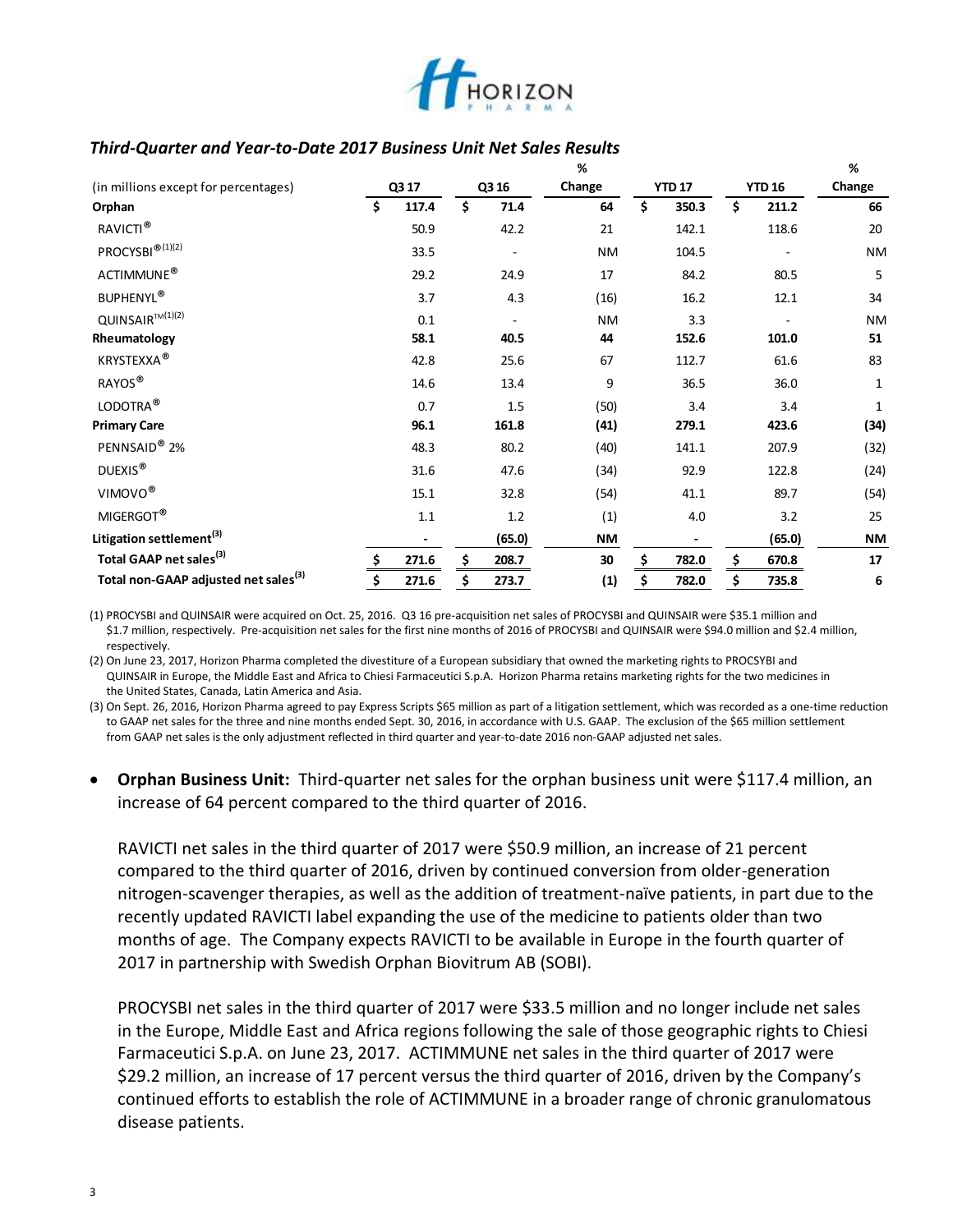

 **Rheumatology Business Unit:** Third-quarter net sales for the rheumatology business unit were \$58.1 million, an increase of 44 percent compared to the third quarter of 2016.

KRYSTEXXA net sales in the third quarter of 2017 were \$42.8 million, an increase of 67 percent compared to the third quarter of 2016, driven by continued strong year-over-year vial demand.

During the third quarter, the Company remained on track to complete the further expansion of its rheumatology business unit by year-end to nearly 200 employees from more than 100 to increase awareness of uncontrolled gout among physicians and patients, given the clear unmet need that exists for thousands of people with uncontrolled gout. The objective of the initiative is to reach more physicians – both rheumatologists and now nephrologists, kidney specialists who also treat gout.

 **Primary Care Business Unit:** Third-quarter net sales for the primary care business unit were \$96.1 million, a decrease of 41 percent compared to the third quarter of 2016, due to the implementation of the new contracting model with pharmacy benefit managers. As expected, third-quarter 2017 net sales declined sequentially over second-quarter 2017 net sales, primarily as a result of lower average net realized price (ANRP).

#### *Clinical Development Update*

 **Teprotumumab:** On Oct. 25, 2017, the Company announced that the first patient was enrolled in the teprotumumab Phase 3 clinical trial, ahead of schedule. Titled OPTIC (Treatment of Graves' **O**rbitopathy (Thyroid Eye Disease) to Reduce **P**roptosis with **T**eprotumumab **I**nfusions in a Randomized, Placebo-Controlled, **C**linical Study), the pivotal confirmatory study will evaluate teprotumumab for the treatment of moderate-to-severe active TED. The study is expected to enroll 76 patients across 11 centers in the United States, Germany and Italy.

Teprotumumab Phase 2 results were clinically meaningful and highly statistically significant and were published in *The New England Journal of Medicine* on May 4, 2017. This randomized doubleblind, placebo-controlled study was conducted to evaluate the efficacy and safety of teprotumumab in patients with recent onset, moderate-to-severe TED. In the study, 88 patients were assigned to receive eight infusions of teprotumumab or placebo once every three weeks for 21 weeks. The primary endpoint was response in the study eye, defined as a reduction in the Clinical Activity Score of ≥2 points and a reduction of proptosis of ≥2 mm at week 24.

In the intent-to-treat population, 29 of 42 (69 percent) patients receiving teprotumumab and 9 of 45 (20 percent) patients receiving placebo were responders at week 24 (p˂0.001). Therapeutic effects were rapid, with responder rates of 43 percent for patients treated with teprotumumab and 4 percent for patients treated with placebo at week six ( $p<0.001$ ). Treatment with teprotumumab was well tolerated, with the majority of adverse events being mild. The only clearly treatmentrelated adverse event was hyperglycemia in diabetic patients, which was controlled by adjusting diabetes medication.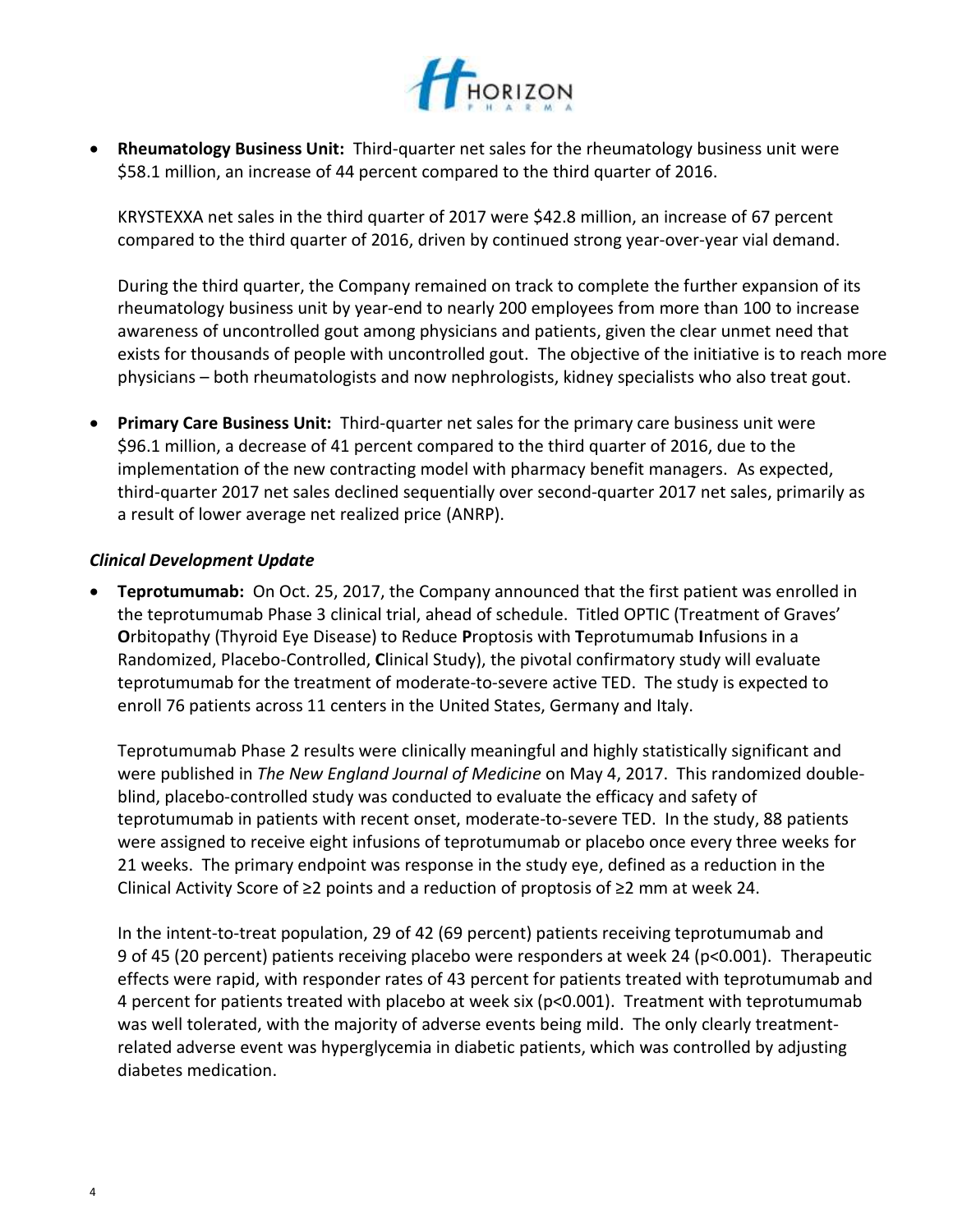

 **KRYSTEXXA:** The Company is presenting data on KRYSTEXXA at the ACR meeting Nov. 3 to 8, 2017, where it is expanding awareness of KRYSTEXXA as an important treatment option for uncontrolled gout. Data from a post-hoc analysis of two pivotal, six-month, randomized KRYSTEXXA clinical trials showed that responders to KRYSTEXXA experienced meaningful reductions in blood pressure that were independent of changes in renal (kidney) function. Blood pressure reduction is an important insight relevant to rheumatologists and nephrologists. Emerging data is being presented from the open-label investigator-initiated TRIPLE (**T**olerization **R**educes **I**ntolerance to **P**egloticase and Prolongs the Urate **L**owering **E**ffect) trial that is evaluating ways to improve the KRYSTEXXA response rate and reduce the rate of infusion reactions. This study is the first to show prospectively that when treatment "stopping rules" are used, which is occurring more frequently in real-world practice, the rate of infusion reactions can be meaningfully reduced. The rate was less than one percent to date in the ongoing TRIPLE trial.

The Company has submitted to the U.S. FDA a proposed label update in the Prescribing Information for KRYSTEXXA based on additional analysis of the Phase 3 clinical trials that demonstrated a very low infusion reaction rate if stopping rules were used. The rate from this post-hoc analysis of the clinical trials was similar to the rate seen to date in the ongoing TRIPLE study, which was also provided as supplemental supportive data.

The Company has a complementary multi-pronged strategy in place to evaluate new approaches to the clinical use of KRYSTEXXA, including improving response rates. To that end, the investigatorinitiated RECIPE (**RE**du**C**ing **I**mmunogenicity to **P**egloticas**E**) trial is expected to begin enrolling patients by the end of the year. This trial will evaluate the impact of adding CellCept®, a commonly used immunomodulator, on the KRYSTEXXA response rate.

*KRYSTEXXA ACR Investor Webcast:* The Company will hold an investor webcast on Thursday, Nov. 9, 2017, at 10 a.m. EST to provide an overview of the gout market, KRYSTEXXA and the Company's clinical strategy for KRYSTEXXA, including data presented at ACR. The live webcast and a replay may be accessed at [http://ir.horizon-pharma.com.](http://ctt.marketwire.com/?release=853254&id=1278502&type=1&url=http%3a%2f%2fir.horizon-pharma.com%2f)

- **RAVICTI:** The Company remains on track to submit a supplemental New Drug Application (sNDA) in the first quarter of 2018 to expand the age range for chronic management of urea cycle disorders (UCDs) to birth and older. This follows the April 28, 2017, sNDA approval to expand the age range to patients to two months of age and older from two years of age and older.
- **PROCYSBI:** The Company presented data on PROCYSBI at the American Society of Nephrology meeting Oct. 31 to Nov. 5, 2017, that demonstrated the impact one year of PROCYSBI therapy can have on children six years of age and younger with nephropathic cystinosis. In the study, children never before treated with cysteamine therapy were able to maintain their white blood cell cystine levels – a biomarker for disease control – and reach several development milestones similar to what are expected for an average child of the same age, such as height, weight and body surface area.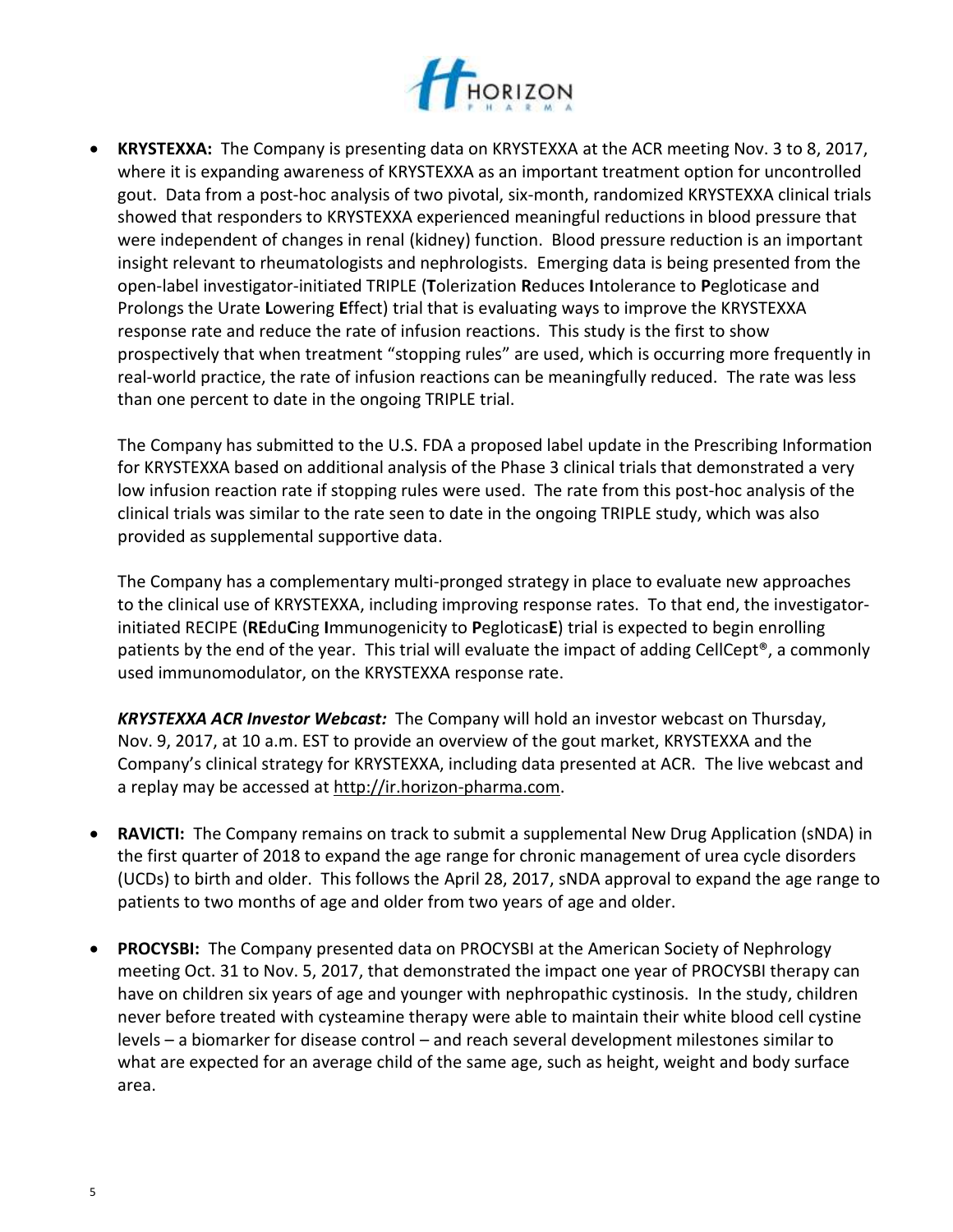

 **ACTIMMUNE:** Three investigator-initiated cancer-combination trials with ACTIMMUNE continue to advance. These studies are evaluating cancer treatment therapies for advanced breast cancer patients, Cutaneous T-Cell Lymphoma and certain cancerous solid tumors.

## *Third-Quarter 2017 Financial Results*

*Note: For additional detail and reconciliation of non-GAAP financial measures to the most directly comparable GAAP financial measures, please refer to the tables at the end of this release.*

- **Gross Profit:** Under U.S. GAAP in the third quarter of 2017, the gross profit ratio was 53.8 percent compared to 59.2 percent in the third quarter of 2016. The non-GAAP gross profit ratio in the third quarter of 2017 was 89.6 percent compared to 91.6 percent in the third quarter of 2016.
- **Operating Expenses:** On a GAAP basis in the third quarter of 2017, total operating expenses were 63.3 percent of net sales. Non-GAAP total operating expenses in the third quarter of 2017 were 49.9 percent of net sales. On a GAAP basis, research and development (R&D) expenses were 6.6 percent of net sales, and selling, general and administrative (SG&A) expenses were 56.7 percent of net sales. Non-GAAP R&D expenses were 6.3 percent of net sales and non-GAAP SG&A expenses were 43.7 percent of net sales.
- **Income Tax Rate:** The income tax rate in the third quarter of 2017 on a GAAP basis was negative 12.6 percent and on a non-GAAP basis was 47.3 percent.
- **Net (Loss) Income:** The Company posted a net loss of \$64.0 million. Non-GAAP net income was \$43.1 million for the third quarter.
- **Adjusted EBITDA:** Adjusted EBITDA in the third quarter of 2017 was \$108.1 million.
- **Earnings (Loss) per Share:** On a GAAP basis, third-quarter 2017 diluted loss per share was \$0.39, compared with diluted loss per share of \$0.04 in the third quarter of 2016. Non-GAAP diluted earnings per share in the third quarter of 2017 and 2016 were \$0.26 and \$0.70, respectively. Weighted average shares outstanding used for calculating GAAP diluted loss per share and non-GAAP diluted earnings per share in the third quarter of 2017 were 163.4 million and 165.8 million, respectively.

## *Cash Flow Statement and Balance Sheet Highlights*

- In the third quarter of 2017, operating cash flow was \$68.3 million on a GAAP basis and \$83.5 million on a non-GAAP basis.
- The Company had cash and cash equivalents of \$625.0 million as of Sept. 30, 2017.
- Total principal amount of debt outstanding as of Sept. 30, 2017, was \$2.023 billion, which was composed of \$848 million in senior secured term loans due 2024; \$475 million senior notes due 2023; \$300 million senior notes due 2024; and \$400 million exchangeable senior notes due 2022. As of Sept. 30, 2017, net debt was \$1.398 billion.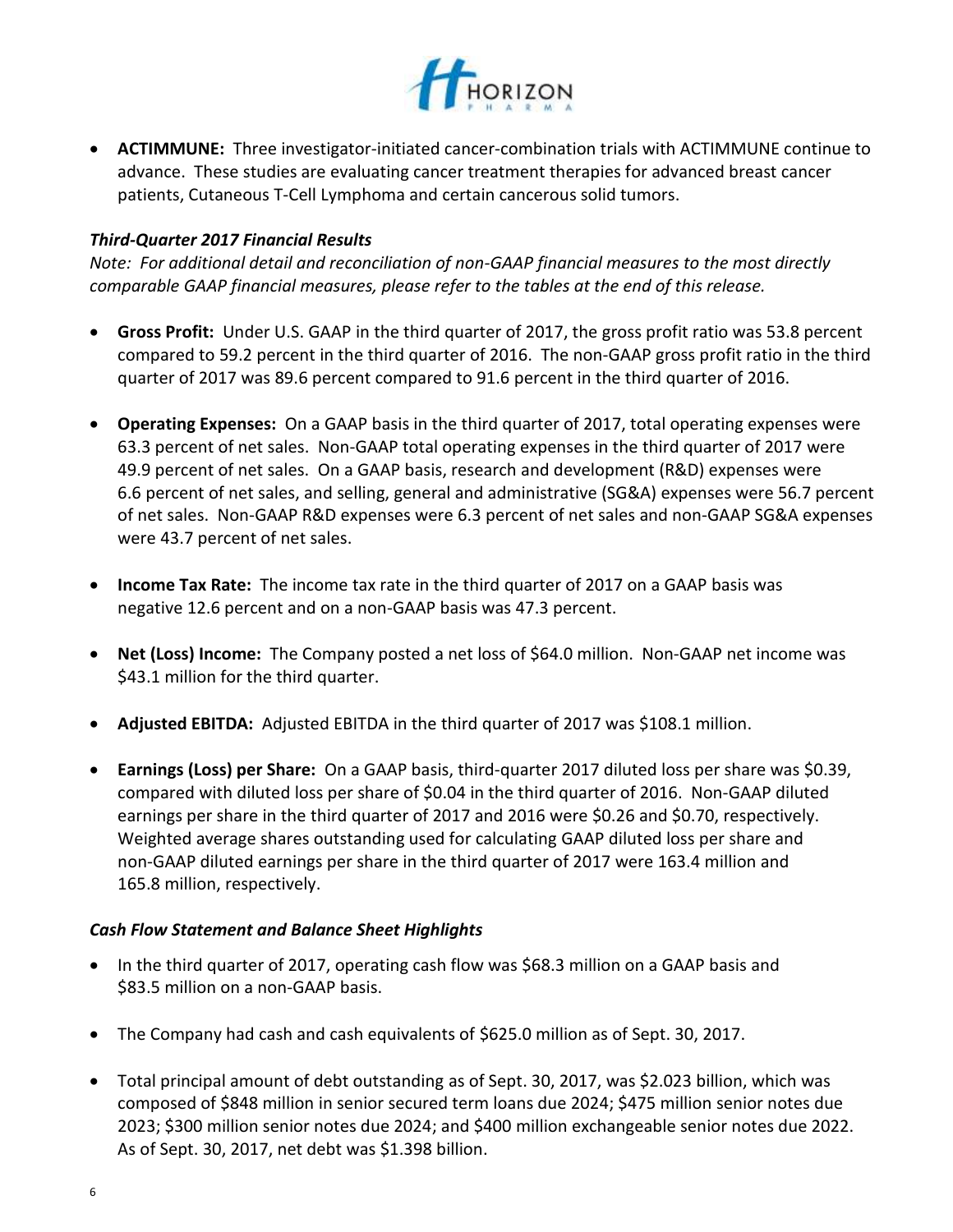

## *Full-Year 2017 Guidance*

The Company increased its full-year 2017 guidance net sales range to \$1.030 billion to \$1.050 from the previous range of \$1.010 billion to \$1.045 billion and increased the lower end of its full-year 2017 adjusted EBITDA guidance to \$350 million, resulting in an adjusted EBITDA guidance range of \$350 million to \$375 million from \$340 million to \$375 million.

# *Conference Call*

At 8 a.m. EST / 1 p.m. IST today, the Company will host a live conference call and webcast to review its financial and operating results and provide a general business update.

U.S. Dial-In Number: +1 888.338.8373 International Dial-In Number: +1 973.872.3000 Passcode: 96805714

The live webcast and a replay may be accessed at [http://ir.horizon-pharma.com.](http://ctt.marketwire.com/?release=853254&id=1278502&type=1&url=http%3a%2f%2fir.horizon-pharma.com%2f) Please connect to the Company's website at least 15 minutes prior to the live webcast to ensure adequate time for any software download that may be needed to access the webcast.

A replay of the conference call will be available approximately two hours after the call and is accessible through one of the following telephone numbers, using the passcode below:

Replay U.S. Dial-In Number: +1 855.859.2056 Replay International Dial-In Number: +1 404.537.3406 Passcode: 96805714

## *About Horizon Pharma plc*

Horizon Pharma plc is a biopharmaceutical company focused on improving patients' lives by identifying, developing, acquiring and commercializing differentiated and accessible medicines that address unmet medical needs. The Company markets 11 medicines through its orphan, rheumatology and primary care business units. For more information, please visit [www.horizonpharma.com.](http://ctt.marketwire.com/?release=1222852&id=7357417&type=1&url=http%3a%2f%2fwww.horizonpharma.com%2f) Follow [@HZNPplc](http://ctt.marketwire.com/?release=1222852&id=7357420&type=1&url=https%3a%2f%2ftwitter.com%2fhznpplc) on Twitter or view careers on ou[r LinkedIn](http://ctt.marketwire.com/?release=1222852&id=7357423&type=1&url=https%3a%2f%2fwww.linkedin.com%2fcompany%2fhorizon-pharma) page.

## *Note Regarding Use of Non-GAAP Financial Measures*

*EBITDA, or earnings before interest, taxes, depreciation and amortization, and adjusted EBITDA are used and provided by Horizon Pharma as non-GAAP financial measures. Horizon Pharma provides certain other financial measures such as non-GAAP net income, non-GAAP diluted earnings per share, non-GAAP gross profit and gross profit ratio, non-GAAP operating expenses, non-GAAP tax rate and non-GAAP operating cash flow, each of which include adjustments to GAAP figures. These non-GAAP measures are intended to provide additional information on Horizon Pharma's performance, operations, expenses, profitability and cash flows. Adjustments to Horizon Pharma's GAAP figures as well as EBITDA exclude acquisition/divestiture-related expenses, charges related to the discontinuation of ACTIMMUNE development for Friedreich's ataxia, gain from divestiture, an upfront fee for a license of a patent, a litigation settlement, loss on debt extinguishment, costs of debt refinancing, drug manufacturing harmonization costs, Primary Care business unit realignment costs, as well as non-cash items such as share-*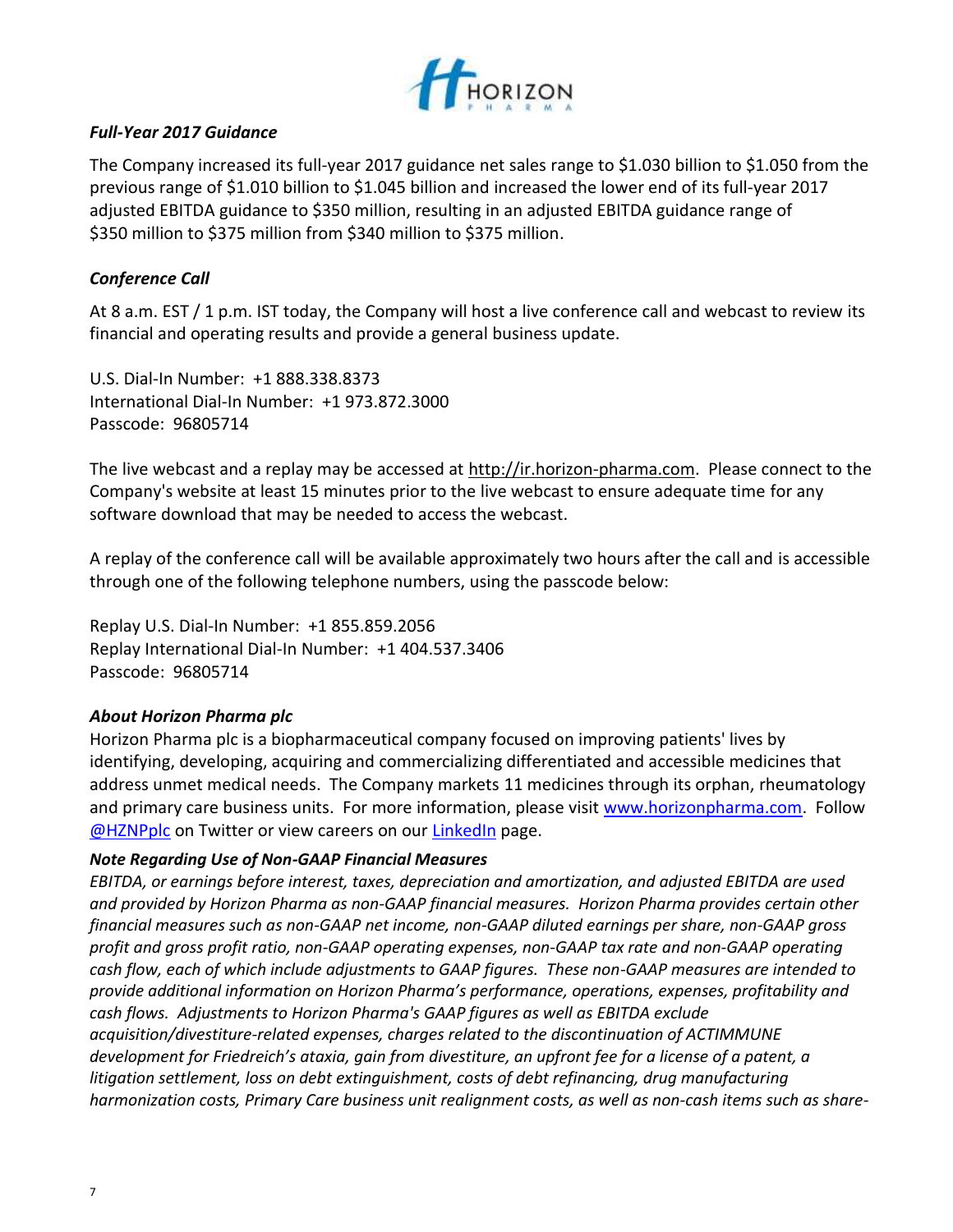

*based compensation, depreciation and amortization, royalty accretion, non-cash interest expense, intangible and other non-current asset impairment charges, and other non-cash adjustments. Certain other special items or substantive events may also be included in the non-GAAP adjustments periodically when their magnitude is significant within the periods incurred. Horizon maintains an established non-GAAP cost policy that guides the determination of what costs will be excluded in non-GAAP measures. Horizon Pharma believes that these non-GAAP financial measures, when considered together with the GAAP figures, can enhance an overall understanding of Horizon Pharma's financial and operating performance. The non-GAAP financial measures are included with the intent of providing investors with a more complete understanding of the Company's historical and expected 2017 financial results and trends and to facilitate comparisons between periods and with respect to projected information. In addition, these non-GAAP financial measures are among the indicators Horizon Pharma's management uses for planning and forecasting purposes and measuring the Company's performance. For example, adjusted EBITDA is used by Horizon Pharma as one measure of management performance under certain incentive compensation arrangements. These non-GAAP financial measures should be considered in addition to, and not as a substitute for, or superior to, financial measures calculated in accordance with GAAP. The non-GAAP financial measures used by the Company may be calculated differently from, and therefore may not be comparable to, non-GAAP financial measures used by other companies. Horizon Pharma has not provided a reconciliation of its full-year 2017 adjusted EBITDA outlook to an expected net income (loss) outlook because certain items such as acquisition-related expenses and share-based compensation that are a component of net income (loss) cannot be reasonably projected due to the significant impact of changes in Horizon Pharma's stock price, the variability associated with the size or timing of acquisitions and other factors. These components of net income (loss) could significantly impact Horizon Pharma's actual net income (loss).* 

#### *Forward-Looking Statements*

*This press release contains forward-looking statements, including, but not limited to, statements related to Horizon Pharma's full-year 2017 net sales and adjusted EBITDA guidance, expected net sales growth of KRYSTEXXA, expected financial performance in future periods, expected timing of clinical, regulatory and commercial events, including the Phase 3 clinical trial of teprotumumab and TRIPLE and RECIPE clinical trials of KRYSTEXXA, the planned expansion of the KRYSTEXXA commercial organization, the expected launch of RAVICTI in Europe, the expected timing of an sNDA submission for RAVICTI, potential market opportunity for Horizon Pharma's medicines in approved and potential additional indications, potential growth of Horizon Pharma's medicines and business and other statements that are not historical facts. These forward-looking statements are based on Horizon Pharma's current expectations and inherently involve significant risks and uncertainties. Actual results and the timing of events could differ materially from those anticipated in such forward-looking statements as a result of these risks and uncertainties, which include, without limitation, risks that Horizon Pharma's actual future financial and operating results may differ from its expectations or goals; Horizon Pharma's ability to grow net sales from existing products; the availability of coverage and adequate reimbursement and pricing from government and third-party payers and risks relating to Horizon Pharma's ability to successfully implement its business strategies; whether Horizon Pharma is able to realize expected benefits from arrangements with PBMs; risks related to acquisition integration and achieving projected benefits; risks associated with clinical development and regulatory approvals; risks in the ability to recruit, train and retain qualified personnel; competition, including potential generic competition; the ability to protect intellectual property and defend patents; regulatory obligations and oversight, including any changes in the legal and regulatory environment in which Horizon Pharma operates and those risks detailed from time-to-time under the caption "Risk Factors" and elsewhere in Horizon Pharma's filings and reports with the SEC. Horizon Pharma undertakes no duty or obligation to update any forward-looking statements contained in this press release as a result of new information.*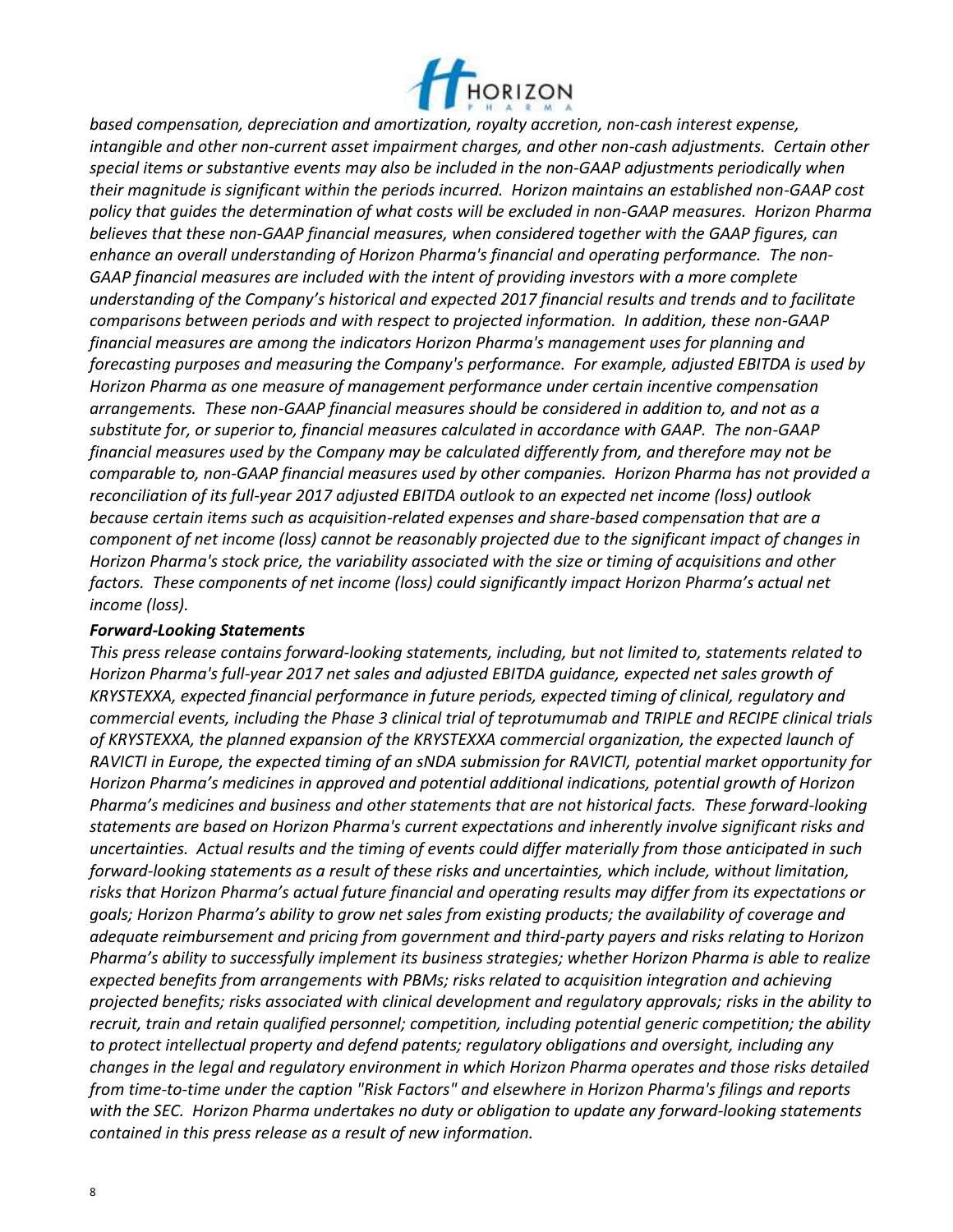

## **Contacts:**

Tina Ventura Geoff Curtis Senior Vice President, Senior Vice President, [investor-relations@horizonpharma.com](mailto:investor-relations@horizonpharma.com) media@horizonpharma.com

Ruth Venning **Integral Control Control Control Control Control Control Control Control Control Control Control Control Control Control Control Control Control Control Control Control Control Control Control Control Control** Executive Director, The Contractor of the Ray Gordon Ray Gordon Investor Relations **Gordon MRM** [investor-relations@horizonpharma.com](mailto:investor-relations@horizonpharma.com) [ray@gordonmrm.ie](mailto:ray@gordonmrm.ie)

**Investors: U.S. Media:** Investor Relations **Investor Relations** Corporate Affairs & Chief Communications Officer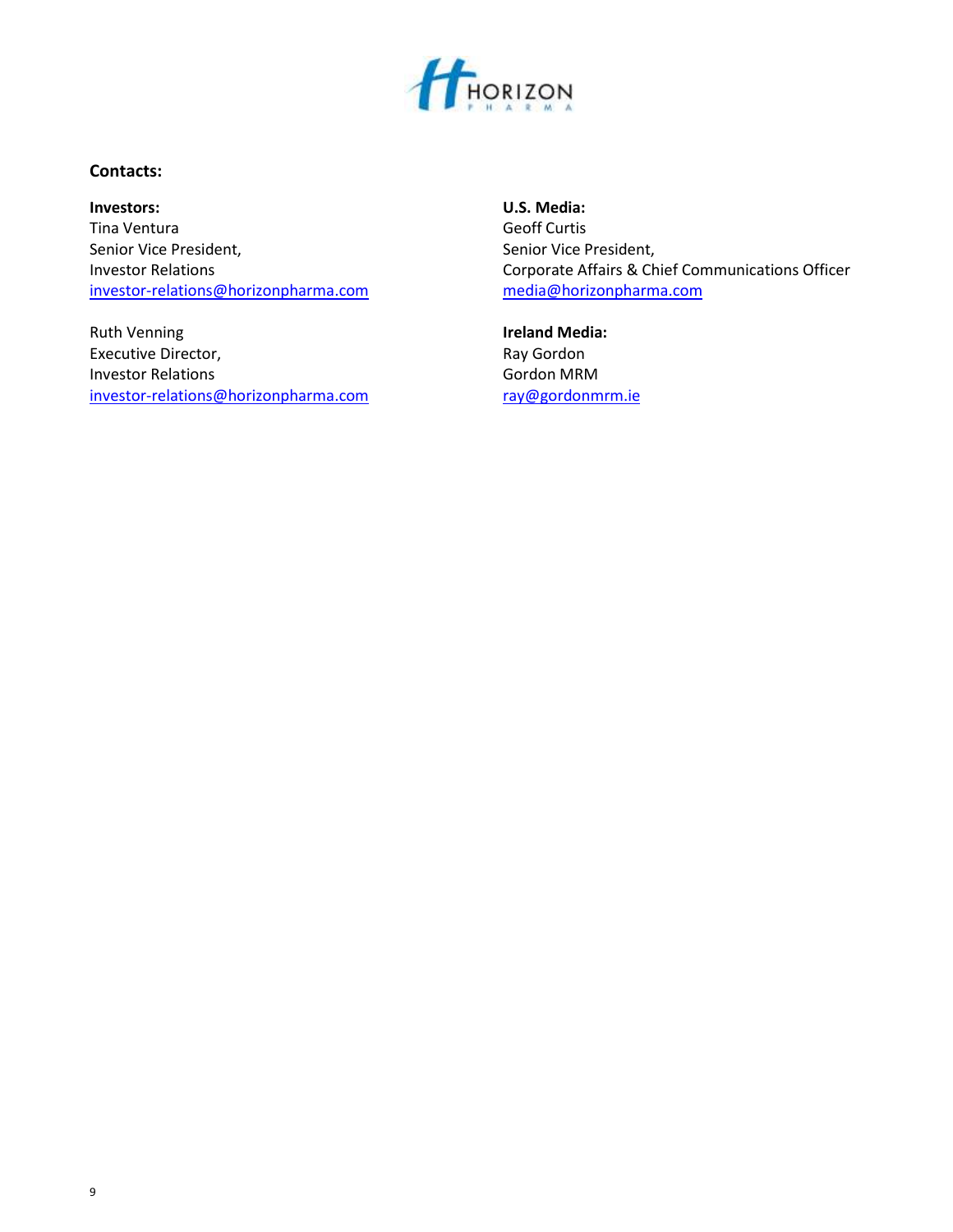

# **Horizon Pharma plc Condensed Consolidated Statements of Operations (Unaudited) (in thousands, except share and per share data)**

|                                                                  |    | Three Months Ended September 30, |               | Nine Months Ended September 30, |                 |
|------------------------------------------------------------------|----|----------------------------------|---------------|---------------------------------|-----------------|
|                                                                  |    | 2017                             | 2016          | 2017                            | 2016            |
| Net sales                                                        | \$ | 271,646                          | \$<br>208,702 | \$<br>782,012                   | \$<br>670,770   |
| Cost of goods sold                                               |    | 125,517                          | 85,161        | 394,783                         | 243,520         |
| Gross profit                                                     |    | 146,129                          | 123,541       | 387,229                         | 427,250         |
| <b>OPERATING EXPENSES:</b>                                       |    |                                  |               |                                 |                 |
| Research and development                                         |    | 17,928                           | 12,814        | 194,090                         | 36,746          |
| Selling, general and administrative                              |    | 153,952                          | 132,049       | 509,940                         | 407,563         |
| Total operating expenses                                         |    | 171,880                          | 144,863       | 704,030                         | 444,309         |
| Operating loss                                                   |    | (25, 751)                        | (21,322)      | (316,801)                       | (17,059)        |
| <b>OTHER EXPENSE, NET:</b>                                       |    |                                  |               |                                 |                 |
| Interest expense, net                                            |    | (31,706)                         | (19,066)      | (95, 297)                       | (57, 752)       |
| Foreign exchange gain (loss)                                     |    | 275                              | (108)         | 167                             | (266)           |
| Gain on divestiture                                              |    | 112                              |               | 5,968                           |                 |
| Loss on debt extinguishment                                      |    |                                  |               | (533)                           |                 |
| Other income, net                                                |    | 280                              | 6,879         | 280                             | 6,839           |
| Total other expense, net                                         |    | (31,039)                         | (12, 295)     | (89, 415)                       | (51,179)        |
| Loss before expense (benefit) for income taxes                   |    | (56, 790)                        | (33, 617)     | (406, 216)                      | (68, 238)       |
| Expense (benefit) for income taxes                               |    | 7,181                            | (27, 747)     | (42, 138)                       | (31, 946)       |
| Net loss                                                         | \$ | (63, 971)                        | \$<br>(5,870) | \$<br>(364,078)                 | \$<br>(36, 292) |
| Net loss per ordinary share - basic and diluted                  | S  | (0.39)                           | \$<br>(0.04)  | \$<br>(2.24)                    | \$<br>(0.23)    |
| Weighted average ordinary shares outstanding - basic and diluted |    | 163,447,208                      | 161,038,827   | 162,810,551                     | 160,472,530     |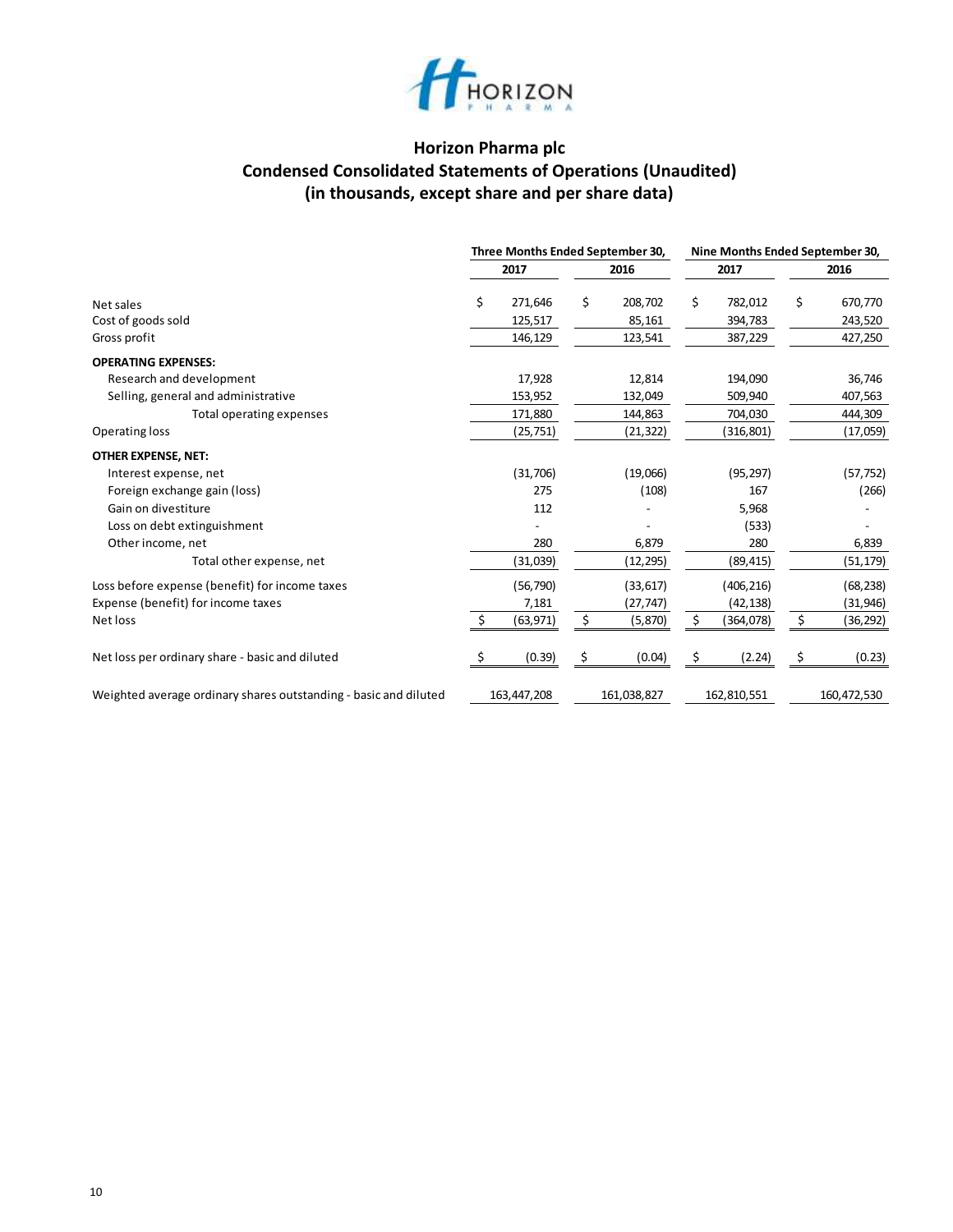

# **Horizon Pharma plc Condensed Consolidated Balance Sheets (Unaudited) (in thousands, except share data)**

|                                                                                     |    | As of                 |                              |
|-------------------------------------------------------------------------------------|----|-----------------------|------------------------------|
|                                                                                     |    | September 30,<br>2017 | December 31,<br>2016         |
| <b>ASSETS</b>                                                                       |    |                       |                              |
| <b>CURRENT ASSETS:</b>                                                              |    |                       |                              |
| Cash and cash equivalents                                                           | \$ | 624,960               | \$<br>509,055                |
| Restricted cash                                                                     |    | 6,530                 | 7,095                        |
| Accounts receivable, net                                                            |    | 390,683               | 305,725                      |
| Inventories, net                                                                    |    | 86,527                | 174,788                      |
| Prepaid expenses and other current assets                                           |    | 52,925                | 49,619                       |
| Total current assets                                                                |    | 1,161,625             | 1,046,282                    |
| Property and equipment, net                                                         |    | 21,700                | 23,484                       |
| Developed technology, net                                                           |    | 2,512,412             | 2,767,184                    |
| Other intangible assets, net                                                        |    | 5,643                 | 6,251                        |
| Goodwill                                                                            |    | 426,441               | 445,579                      |
| Deferred tax assets, net                                                            |    | 5,399                 | 911                          |
| Other assets                                                                        |    | 36,234                | 2,368                        |
| Total assets                                                                        | \$ | 4,169,454             | \$<br>4,292,059              |
| LIABILITIES AND SHAREHOLDERS' EQUITY                                                |    |                       |                              |
| <b>CURRENT LIABILITIES:</b>                                                         |    |                       |                              |
| Long-term debt-current portion                                                      | \$ | 8,500                 | \$<br>7,750                  |
| Accounts payable                                                                    |    | 32,825                | 52,479                       |
| <b>Accrued expenses</b>                                                             |    | 162,701               | 182,765                      |
| Accrued trade discounts and rebates                                                 |    | 435,714               | 297,556                      |
| Accrued royalties-current portion                                                   |    | 62,273                | 61,981                       |
| Deferred revenues-current portion                                                   |    | 5,938                 | 3,321                        |
| <b>Total current liabilities</b>                                                    |    | 707,951               | 605,852                      |
| <b>LONG-TERM LIABILITIES:</b>                                                       |    |                       |                              |
| Exchangeable notes, net                                                             |    | 310,130               | 298,002                      |
| Long-term debt, net, net of current                                                 |    | 1,578,947             | 1,501,741                    |
| Accrued royalties, net of current                                                   |    | 268,672               | 272,293                      |
| Deferred revenues, net of current                                                   |    | 9,842                 | 7,763                        |
| Deferred tax liabilities, net                                                       |    | 226,113               | 296,568                      |
| Other long-term liabilities                                                         |    | 67,976                | 46,061                       |
| Total long-term liabilities                                                         |    | 2,461,680             | 2,422,428                    |
| <b>COMMITMENTS AND CONTINGENCIES</b>                                                |    |                       |                              |
| <b>SHAREHOLDERS' EQUITY:</b>                                                        |    |                       |                              |
| Ordinary shares, \$0.0001 nominal value; 300,000,000 shares authorized;             |    |                       |                              |
| 164, 242, 005 and 162, 004, 956 issued at September 30, 2017 and December 31, 2016, |    |                       |                              |
| respectively, and 163,857,639 and 161,620,590 outstanding at September 30, 2017 and |    |                       |                              |
| December 31, 2016, respectively                                                     |    | 16                    | 16                           |
| Treasury stock, 384,366 ordinary shares at September 30, 2017 and December 31, 2016 |    | (4, 585)              | (4, 585)                     |
| Additional paid-in capital                                                          |    | 2,212,613             | 2,119,455                    |
| Accumulated other comprehensive loss<br>Accumulated deficit                         |    | (2, 341)              | (3,086)                      |
|                                                                                     |    | (1,205,880)           | (848, 021)                   |
| Total shareholders' equity<br>Total liabilities and shareholders' equity            | Ś  | 999,823<br>4,169,454  | \$<br>1,263,779<br>4,292,059 |
|                                                                                     |    |                       |                              |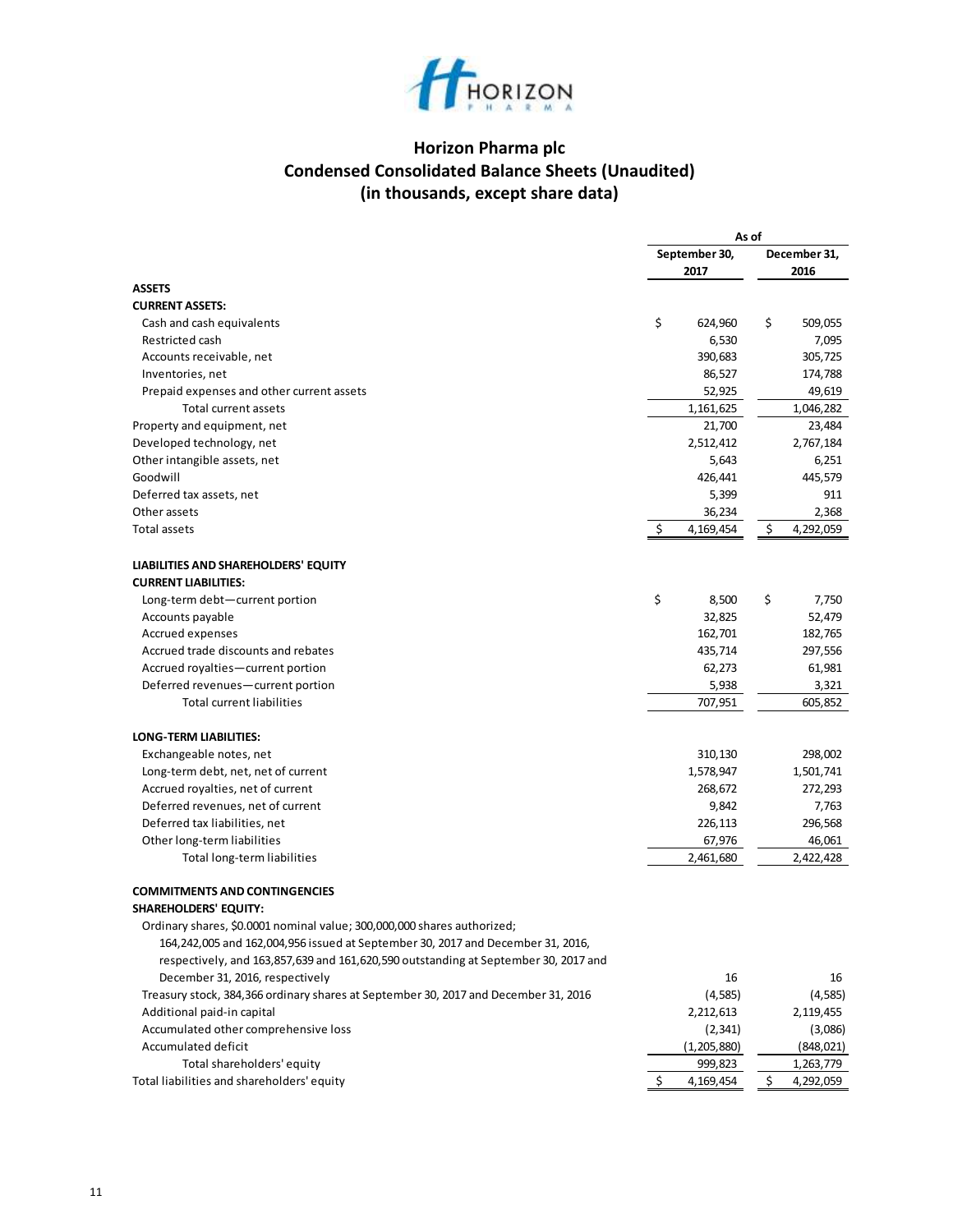

# **Horizon Pharma plc Condensed Consolidated Statements of Cash Flows (Unaudited) (in thousands)**

|                                                                                         | Three Months Ended September 30, |               | Nine Months Ended September 30, |             |                |
|-----------------------------------------------------------------------------------------|----------------------------------|---------------|---------------------------------|-------------|----------------|
|                                                                                         | 2017                             | 2016          | 2017                            |             | 2016           |
|                                                                                         | (Unaudited)                      |               |                                 | (Unaudited) |                |
| <b>CASH FLOWS FROM OPERATING ACTIVITIES:</b>                                            |                                  |               |                                 |             |                |
| Net loss                                                                                | \$<br>(63, 971)                  | \$<br>(5,870) | \$<br>(364,078)                 | \$          | (36, 292)      |
| Adjustments to reconcile net loss to net cash provided by operating activities          |                                  |               |                                 |             |                |
| Depreciation and amortization expense                                                   | 70,142                           | 51,940        | 213,155                         |             | 154,465        |
| Equity-settled share-based compensation                                                 | 33,431                           | 28,593        | 91,391                          |             | 84,011         |
| Royalty accretion                                                                       | 12,720                           | 9,734         | 38,415                          |             | 28,762         |
| Royalty liability remeasurement                                                         |                                  |               | (2,944)                         |             |                |
| Acquired in-process research and development expense                                    | 160                              |               | 148,769                         |             |                |
| Impairment of non-current asset                                                         |                                  |               | 22,270                          |             |                |
| Loss on debt extinguishment                                                             |                                  |               | 388                             |             |                |
| Payments related to term loan refinancing                                               |                                  |               | (3,940)                         |             |                |
| Amortization of debt discount and deferred financing costs                              | 5,234                            | 4,537         | 15,863                          |             | 13,469         |
| Gain on divestiture                                                                     |                                  |               | (2,635)                         |             |                |
| Deferred income taxes                                                                   | 16,497                           | (29, 796)     | (62, 989)                       |             | (35, 158)      |
| Foreign exchange and other adjustments                                                  | (2, 134)                         | 109           | (1, 521)                        |             | 268            |
| Changes in operating assets and liabilities:                                            |                                  |               |                                 |             |                |
| Accounts receivable                                                                     | 162                              | (58, 516)     | (85, 161)                       |             | (142, 448)     |
| Inventories                                                                             | 15,746                           | 10,065        | 83,482                          |             | 23,842         |
| Prepaid expenses and other current assets                                               | (6,869)                          | (4, 212)      | (4, 435)                        |             | (20, 838)      |
| Accounts payable                                                                        | (48, 237)                        | 7,417         | (18, 414)                       |             | 49,695         |
| Accrued trade discounts and rebates                                                     | 22,511                           | 47,529        | 139,461                         |             | 83,009         |
| Accrued expenses and accrued royalties                                                  | 38,886                           | 73,109        | (59, 293)                       |             | 29,582         |
| Deferred revenues                                                                       | 3,386                            | (25)          | 3,770                           |             | (443)          |
| Other non-current assets and liabilities                                                | (29, 315)                        | (5,827)       | (14, 559)                       |             | (1,653)        |
| Net cash provided by operating activities                                               | 68,349                           | 128,787       | 136,995                         |             | 230,271        |
| CASH FLOWS FROM INVESTING ACTIVITIES:                                                   |                                  |               |                                 |             |                |
| Payments for acquisitions, net of cash acquired                                         | (968)                            | Ĩ.            | (168, 818)                      |             | (520, 405)     |
| Proceeds from divestiture, net of cash divested                                         |                                  |               | 69,072                          |             |                |
| Change in restricted cash                                                               | 738                              | (2, 102)      | 568                             |             | (3, 411)       |
| Purchases of property and equipment                                                     | (1,403)                          | (1, 840)      | (4,031)                         |             | (14, 616)      |
| Net cash used in investing activities                                                   | (1,633)                          | (3, 942)      | (103, 209)                      |             | (538, 432)     |
| <b>CASH FLOWS FROM FINANCING ACTIVITIES:</b>                                            |                                  |               |                                 |             |                |
| Net proceeds from term loans                                                            |                                  |               | 847,768                         |             |                |
| Repayment of term loans                                                                 |                                  | (1,000)       | (770, 790)                      |             | (3,000)        |
| Proceeds from the issuance of ordinary shares in connection with warrant exercises      | 1,778                            |               | 1,789                           |             |                |
| Proceeds from the issuance of ordinary shares through an employee stock purchase plan   |                                  |               | 3,856                           |             | 3,235          |
| Proceeds from the issuance of ordinary shares in connection with stock option exercises | 465                              | 1,726         | 1,762                           |             | 3,384          |
| Payment of employee withholding taxes relating to share-based awards                    | (438)                            | (575)         | (5,640)                         |             | (5, 309)       |
| Repurchase of ordinary shares                                                           |                                  |               | (992)                           |             | $\overline{a}$ |
| Net cash provided by (used in) financing activities                                     | 1,805                            | 151           | 77,753                          |             | (1,690)        |
|                                                                                         |                                  |               |                                 |             |                |
| Effect of foreign exchange rate changes on cash and cash equivalents                    | 2,170                            | (218)         | 4,366                           |             | (462)          |
| Net increase (decrease) in cash and cash equivalents                                    | 70,691                           | 124,778       | 115,905                         |             | (310, 313)     |
| Cash and cash equivalents, beginning of the period                                      | 554,269                          | 424,525       | 509,055                         |             | 859,616        |
| Cash and cash equivalents, end of the period                                            | \$<br>624,960                    | \$<br>549,303 | \$<br>624,960                   | \$          | 549,303        |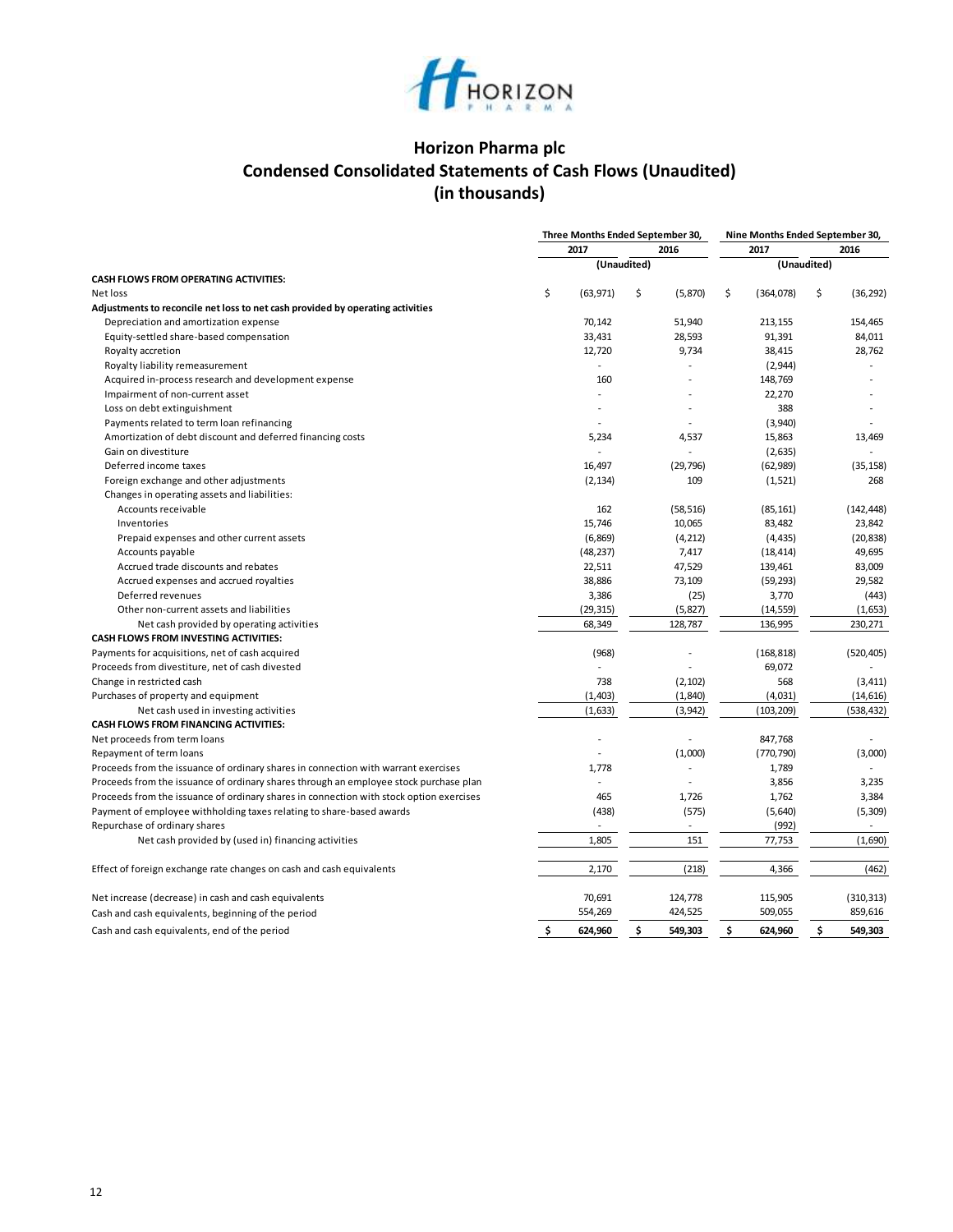

# **Horizon Pharma plc GAAP to Non-GAAP Reconciliations Net Income and Earnings Per Share (Unaudited) (in thousands, except share and per share data)**

|                                                                                 | Three Months Ended September 30, |                | Nine Months Ended September 30, |                 |
|---------------------------------------------------------------------------------|----------------------------------|----------------|---------------------------------|-----------------|
|                                                                                 | 2017                             | 2016           | 2017                            | 2016            |
|                                                                                 |                                  |                |                                 |                 |
| <b>GAAP net loss</b>                                                            | \$<br>(63, 971)                  | \$<br>(5,870)  | \$<br>(364,078)                 | \$<br>(36, 292) |
| Non-GAAP adjustments:                                                           |                                  |                |                                 |                 |
| Remeasurement of royalties for medicines acquired through business combinations |                                  |                | (2,944)                         |                 |
| Acquisition/divestiture-related costs                                           | 5,561                            | 5,159          | 168,985                         | 16,456          |
| Upfront fee for license of global patent                                        |                                  |                | $\sim$                          | 2,000           |
| Fees related to term loan refinancing                                           | 16                               |                | 4,114                           |                 |
| Primary Care business unit realignment costs                                    | (290)                            |                | 4,903                           |                 |
| Gain on divestiture                                                             | (112)                            |                | (5,968)                         |                 |
| Loss on debt extinguishment                                                     |                                  |                | 533                             |                 |
| Amortization, accretion and step-up:                                            |                                  |                |                                 |                 |
| Intangible amortization expense                                                 | 68,666                           | 50,757         | 208,118                         | 151,199         |
| Amortization of debt discount and deferred financing costs                      | 5,234                            | 4,537          | 15,863                          | 13,469          |
| Accretion of royalty liabilities                                                | 12,720                           | 9,734          | 38,415                          | 28,762          |
| Inventory step-up expense                                                       | 21,170                           | 11,305         | 95,659                          | 27,853          |
| Share-based compensation                                                        | 31,698                           | 29,312         | 87,935                          | 84,921          |
| Depreciation expense                                                            | 1,476                            | 1,183          | 5,037                           | 3,266           |
| Litigation settlement                                                           |                                  | 65,000         |                                 | 65,000          |
| Reversal of pre-acquisition reserve upon signing of contract                    | $\overline{a}$                   | (6,900)        |                                 | (6,900)         |
| Charges relating to discontinuation of Friedreich's ataxia program              | (1, 116)                         | $\overline{a}$ | 18,051                          | $\sim$          |
| Drug substance harmonization costs                                              | 5,654                            |                | 10,698                          |                 |
| Royalties for medicines acquired through business combinations                  | (12, 031)                        | (9, 564)       | (34,970)                        | (27, 159)       |
| Total of pre-tax non-GAAP adjustments                                           | 138,646                          | 160,523        | 614,429                         | 358,867         |
| Income tax effect of pre-tax non-GAAP adjustments                               | (31, 548)                        | (39, 180)      | (103, 923)                      | (74, 518)       |
| Total of non-GAAP adjustments                                                   | 107,098                          | 121,343        | 510,506                         | 284,349         |
| <b>Non-GAAP Net Income</b>                                                      | 43,127                           | \$<br>115,473  | \$<br>146,428                   | \$<br>248,057   |
| <b>Non-GAAP Earnings Per Share:</b>                                             |                                  |                |                                 |                 |
| Weighted average shares - Basic                                                 | 163,447,208                      | 161,038,827    | 162,810,551                     | 160,472,530     |
| Non-GAAP Earnings Per Share - Basic:                                            |                                  |                |                                 |                 |
| GAAP loss per share - Basic                                                     | (0.39)                           | (0.04)         | (2.24)                          | (0.23)          |
| Non-GAAP adjustments                                                            | 0.65                             | 0.76           | 3.14                            | 1.78            |
| Non-GAAP earnings per share - Basic                                             | 0.26                             | 0.72           | 0.90                            | 1.55            |
| Weighted average shares - Diluted                                               |                                  |                |                                 |                 |
| Weighted average shares - Basic                                                 | 163,447,208                      | 161,038,827    | 162,810,551                     | 160,472,530     |
| Ordinary share equivalents                                                      | 2,346,684                        | 3,868,212      | 2,510,909                       | 3,763,984       |
| Weighted average shares - Diluted                                               | 165,793,892                      | 164,907,039    | 165,321,460                     | 164,236,514     |
|                                                                                 |                                  |                |                                 |                 |
| Non-GAAP Earnings Per Share - Diluted                                           |                                  |                |                                 |                 |
| GAAP loss per share - Diluted                                                   | (0.39)                           | (0.04)         | (2.24)                          | (0.23)          |
| Non-GAAP adjustments                                                            | 0.65                             | 0.75           | 3.14                            | 1.77            |
| Diluted earnings per share effect of ordinary share equivalents                 |                                  | (0.01)         | (0.01)                          | (0.03)          |
| Non-GAAP earnings per share - Diluted                                           | 0.26                             | 0.70           | 0.89                            | 1.51            |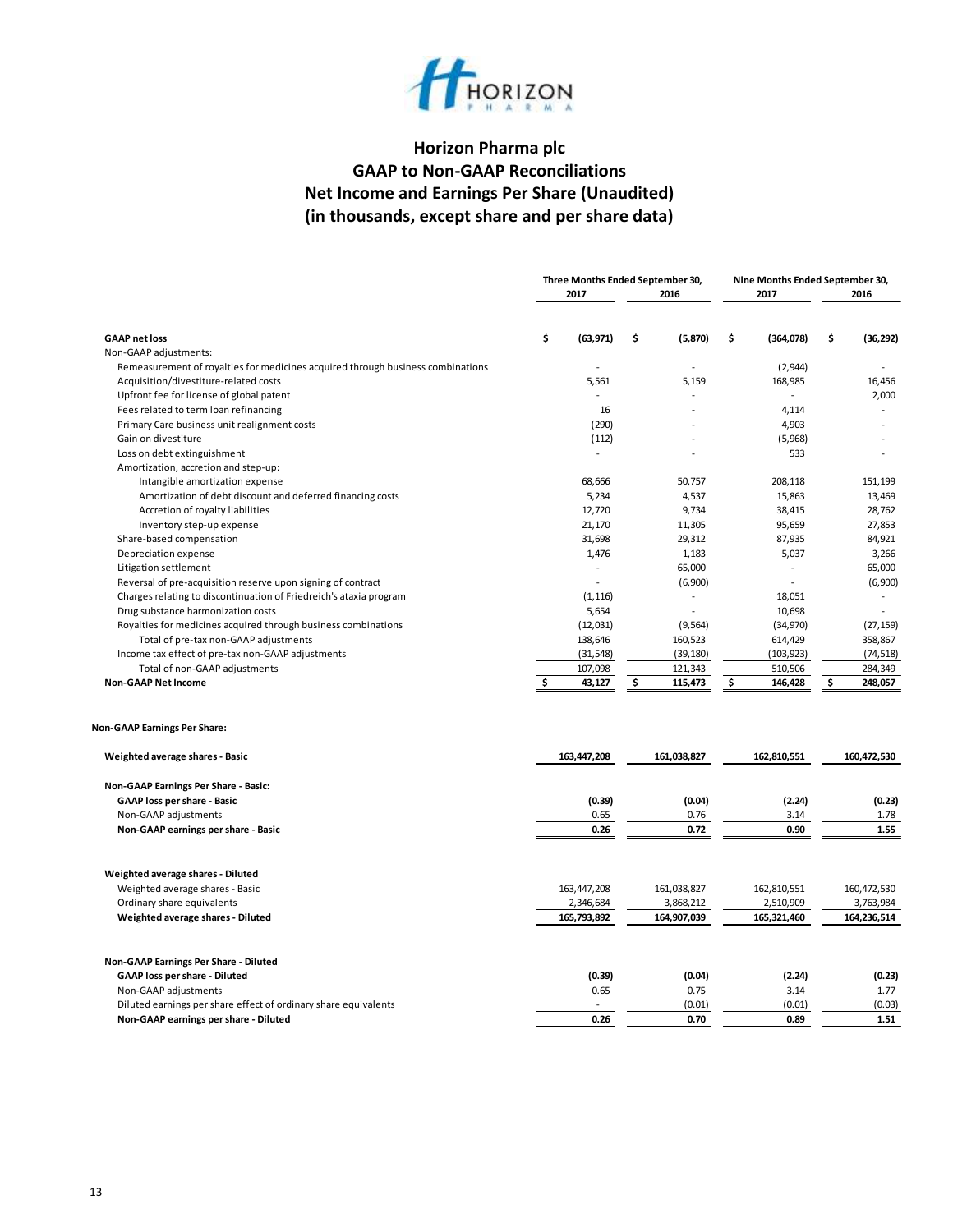

# **Horizon Pharma plc GAAP to Non-GAAP Reconciliations EBITDA, Gross Profit and Operating Cash Flow (Unaudited) (in thousands, except percentages)**

|                                                                                      |          | Three Months Ended September 30, |          |                              |          | Nine Months Ended September 30, |          |                              |
|--------------------------------------------------------------------------------------|----------|----------------------------------|----------|------------------------------|----------|---------------------------------|----------|------------------------------|
|                                                                                      |          | 2017                             |          | 2016                         |          | 2017                            |          | 2016                         |
| <b>EBITDA and Adjusted EBITDA:</b>                                                   |          |                                  |          |                              |          |                                 |          |                              |
| <b>GAAP net loss</b>                                                                 | \$       | (63, 971)                        | \$       | (5, 870)                     | \$       | (364,078)                       | \$       | (36, 292)                    |
| Depreciation                                                                         |          | 1,476                            |          | 1,183                        |          | 5,037                           |          | 3,266                        |
| Amortization, accretion and step-up:                                                 |          |                                  |          |                              |          |                                 |          |                              |
| Intangible amortization expense                                                      |          | 68,666                           |          | 50,757                       |          | 208,118                         |          | 151.199                      |
| Accretion of royalty liabilities                                                     |          | 12,720                           |          | 9,734                        |          | 38,415                          |          | 28,762                       |
| Amortization of deferred revenue                                                     |          | (225)                            |          | (212)                        |          | (636)                           |          | (631)                        |
| Inventory step-up expense                                                            |          | 21,170                           |          | 11,305                       |          | 95,659                          |          | 27,853                       |
| Interest expense, net (including amortization of                                     |          |                                  |          |                              |          |                                 |          |                              |
| debt discount and deferred financing costs)                                          |          | 31,706                           |          | 19,066                       |          | 95,297                          |          | 57,752                       |
| Expense (benefit) for income taxes                                                   |          | 7,181                            |          | (27, 747)                    |          | (42, 138)                       |          | (31, 946)                    |
| <b>EBITDA</b>                                                                        | \$       | 78,723                           | \$       | 58,216                       | \$       | 35,674                          | \$       | 199,963                      |
| Other non-GAAP adjustments:                                                          |          |                                  |          |                              |          |                                 |          |                              |
| Remeasurement of royalties for medicines acquired through business combinations      |          | $\sim$                           |          |                              |          | (2, 944)                        |          |                              |
| Acquisition/divestiture-related costs                                                |          | 5,561                            |          | 5,159                        |          | 168,985                         |          | 16,456                       |
| Upfront fee for license of global patent                                             |          |                                  |          |                              |          |                                 |          | 2,000                        |
| Primary Care business unit realignment costs                                         |          | (290)                            |          |                              |          | 4,903                           |          |                              |
| Gain on divestiture                                                                  |          | (112)                            |          |                              |          | (5,968)                         |          |                              |
| Loss on debt extinguishment                                                          |          |                                  |          |                              |          | 533                             |          |                              |
| Fees related to term loan refinancing                                                |          | 16                               |          |                              |          | 4,114                           |          |                              |
| Share-based compensation                                                             |          | 31,698                           |          | 29,312                       |          | 87,935                          |          | 84,921                       |
| Litigation settlement                                                                |          | ÷,                               |          | 65,000                       |          |                                 |          | 65,000                       |
| Reversal of pre-acquisition reserve upon signing of contract                         |          | $\sim$                           |          | (6,900)                      |          | ä,                              |          | (6,900)                      |
| Charges relating to discontinuation of Friedreich's ataxia program                   |          | (1, 116)                         |          |                              |          | 18,051                          |          |                              |
| Drug substance harmonization costs                                                   |          | 5,654                            |          |                              |          | 10,698                          |          |                              |
| Royalties for medicines acquired through business combinations                       |          | (12, 031)                        |          | (9, 564)                     |          | (34,970)                        |          | (27, 159)                    |
| Total of other non-GAAP adjustments                                                  |          | 29,380                           |          | 83,007                       |          | 251,337                         |          | 134,318                      |
| <b>Adjusted EBITDA</b>                                                               | \$       | 108,103                          | \$       | 141,223                      | \$       | 287,011                         | \$       | 334,281                      |
| <b>GAAP net sales</b><br>Litigation settlement<br>Non-GAAP adjusted net sales        | \$<br>\$ | 271,646<br>271,646               | \$<br>\$ | 208,702<br>65,000<br>273,702 | \$<br>\$ | 782,012<br>782,012              | \$<br>\$ | 670,770<br>65,000<br>735,770 |
|                                                                                      |          |                                  |          |                              |          |                                 |          |                              |
| <b>GAAP gross profit</b><br>Non-GAAP gross profit adjustments:                       | \$       | 146,129                          | \$       | 123,541                      | \$       | 387,229                         | \$       | 427,250                      |
| Acquisition/divestiture-related costs                                                |          | 96                               |          | 43                           |          | 128                             |          | 454                          |
| Share-based compensation                                                             |          | 695                              |          |                              |          | 1,696                           |          | $\overline{\phantom{a}}$     |
| Remeasurement of royalties for medicines acquired through business combinations      |          |                                  |          |                              |          | (2,944)                         |          |                              |
| Intangible amortization expense (COGS only)                                          |          | 68,464                           |          | 50,555                       |          | 207,511                         |          | 150,592                      |
| Accretion of royalty liabilities                                                     |          | 12,653                           |          | 9,734                        |          | 38,348                          |          | 28,762                       |
| Inventory step-up expense                                                            |          | 21,170                           |          | 11,305                       |          | 95,659                          |          | 27,853                       |
| Depreciation (COGS only)                                                             |          | 182                              |          | 100                          |          | 548                             |          | 320                          |
| Litigation settlement                                                                |          |                                  |          | 65,000                       |          |                                 |          | 65,000                       |
| Charges relating to discontinuation of Friedreich's ataxia program                   |          | 389                              |          |                              |          | (2,714)                         |          |                              |
| Drug substance harmonization costs                                                   |          | 5,654                            |          |                              |          | 10,698                          |          |                              |
| Royalties for medicines acquired through business combinations                       |          | (12, 031)                        |          | (9, 564)                     |          | (34,970)                        |          | (27, 159)                    |
| Total of Non-GAAP adjustments                                                        |          | 97,272                           |          | 127,173                      |          | 313,960                         |          | 245,822                      |
| Non-GAAP gross profit                                                                | \$       | 243,401                          | \$       | 250,714                      | \$       | 701,189                         | \$       | 673,072                      |
| GAAP gross profit %                                                                  |          | 53.8%                            |          | 59.2%                        |          | 49.5%                           |          | 63.7%                        |
| Non-GAAP gross profit %                                                              |          | 89.6%                            |          | 91.6%                        |          | 89.7%                           |          | 91.5%                        |
| Non-GAAP operating cash flow:                                                        |          |                                  |          |                              |          |                                 |          |                              |
| GAAP cash provided by operating activities                                           | \$       | 68,349                           | \$       | 128,787                      | \$       | 136,995                         | \$       | 230,271                      |
| Cash payments for acquisition/divestiture-related costs                              |          | 11,109                           |          | 4,966                        |          | 44,121                          |          | 27,543                       |
| Cash payment for litigation settlement                                               |          | ٠                                |          |                              |          | 32,500                          |          |                              |
| Upfront fee for license of global patent                                             |          | ٠                                |          |                              |          |                                 |          | 2,000                        |
| Drug substance harmonization costs                                                   |          | 38                               |          |                              |          | 5,044                           |          |                              |
| Cash payments for charges relating to discontinuation of Friedreich's ataxia program |          | 1,169                            |          |                              |          | 4,170                           |          |                              |
| Cash payment for debt extinguishment                                                 |          |                                  |          |                              |          | 145                             |          |                              |
| Cash payments relating to term loan refinancing                                      |          | 307                              |          |                              |          | 8,014                           |          |                              |
| Cash payments for Primary Care business unit realignment                             |          | 2,493                            |          |                              |          | 4,157                           |          |                              |
| Non-GAAP operating cash flow                                                         | \$       | 83,465                           | \$       | 133,753                      | \$       | 235,146                         | \$       | 259,814                      |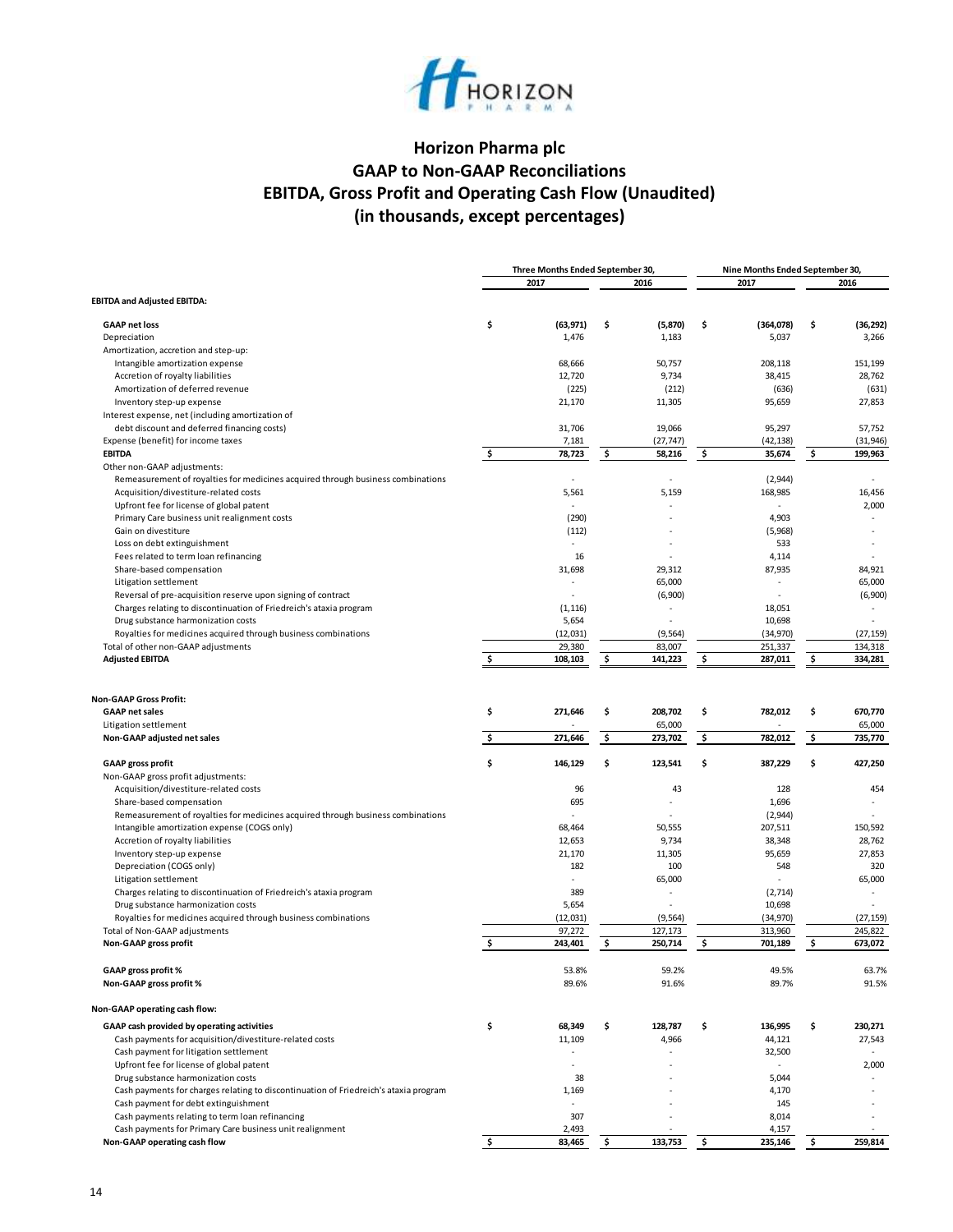

# **Horizon Pharma plc GAAP to Non-GAAP Tax Rate Reconciliation (Unaudited) (in millions, except percentages)**

|                             |                    |                   | Q3 2017      |               |                           |
|-----------------------------|--------------------|-------------------|--------------|---------------|---------------------------|
|                             | <b>Pre-tax Net</b> | <b>Income Tax</b> |              | Net (Loss)    | Diluted (Loss)            |
|                             | (Loss) Income      | Expense           | Tax Rate     | <b>Income</b> | <b>Earnings Per Share</b> |
| <b>As reported - GAAP</b>   | (56.8)             | 7.2               | $-12.6\%$ \$ | $(64.0)$ \$   | (0.39)                    |
| <b>Non-GAAP adjustments</b> | 138.6              | 31.5              |              | 107.1         |                           |
| <b>Non-GAAP</b>             | 81.8               | 38.7              | 47.3% S      | 43.1          | 0.26                      |

|                             |                    |                   | Q3 2016     |            |                           |
|-----------------------------|--------------------|-------------------|-------------|------------|---------------------------|
|                             | <b>Pre-tax Net</b> | <b>Income Tax</b> |             | Net (Loss) | Diluted (Loss)            |
|                             | (Loss) Income      | (Benefit) Expense | Tax Rate    | Income     | <b>Earnings Per Share</b> |
| As reported - GAAP          | (33.6)             | (27.7)            | $82.5\%$ \$ | $(5.9)$ \$ | (0.04)                    |
| <b>Non-GAAP adjustments</b> | 160.5              | 39.1              |             | 121.4      |                           |
| <b>Non-GAAP</b>             | 126.9              | 11.4              | 9.0%        | 115.5      | 0.70                      |

|                             |                    |                                 | Q3 2017 YTD     |            |                           |
|-----------------------------|--------------------|---------------------------------|-----------------|------------|---------------------------|
|                             | <b>Pre-tax Net</b> | <b>Income Tax</b>               |                 | Net (Loss) | Diluted (Loss)            |
|                             |                    | (Loss) Income (Benefit) Expense | <b>Tax Rate</b> | Income     | <b>Earnings Per Share</b> |
| As reported - GAAP          | $(406.2)$ \$       | (42.1)                          | $10.4\%$ \$     | (364.1) \$ | (2.24)                    |
| <b>Non-GAAP adjustments</b> | 614.4              | 103.9                           |                 | 510.5      |                           |
| <b>Non-GAAP</b>             | 208.2              | 61.8                            | 29.7% \$        | 146.4      | 0.89                      |

|                             |                    |                   | Q3 2016 YTD |               |                           |
|-----------------------------|--------------------|-------------------|-------------|---------------|---------------------------|
|                             | <b>Pre-tax Net</b> | <b>Income Tax</b> |             | Net (Loss)    | Diluted (Loss)            |
|                             | (Loss) Income      | (Benefit) Expense | Tax Rate    | <b>Income</b> | <b>Earnings Per Share</b> |
| As reported - GAAP          | (68.2) \$          | (31.9)            | 46.8%\$     | $(36.3)$ \$   | (0.23)                    |
| <b>Non-GAAP adjustments</b> | 358.9              | 74.5              |             | 284.4         |                           |
| <b>Non-GAAP</b>             | 290.7              | 42.6              | 14.6% \$    | 248.1         | 1.51                      |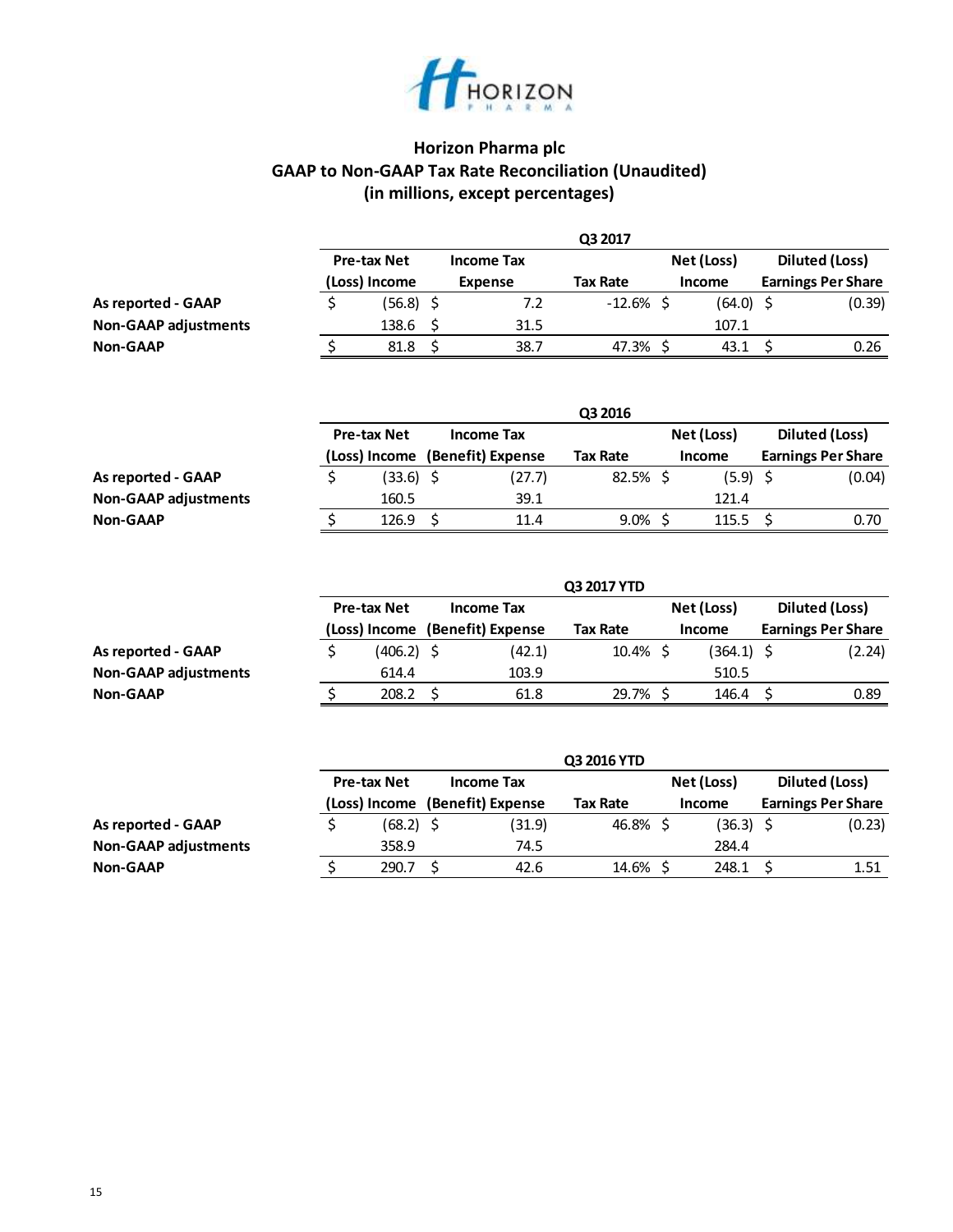

# **Horizon Pharma plc Certain Income Statement Line Items - Non-GAAP Adjusted For the Three Months Ended September 30, 2017 and September 30, 2016 (Unaudited) (in thousands)**

 $\omega_{\rm c}$ 

|                                                                                                                                                     |                 |                           |                                      | Certain Income Statement Line Items - Non-GAAP Adjusted<br>For the Three Months Ended September 30, 2017<br>Horizon Pharma plc<br>(Unaudited) |                        |                                    |                                    |
|-----------------------------------------------------------------------------------------------------------------------------------------------------|-----------------|---------------------------|--------------------------------------|-----------------------------------------------------------------------------------------------------------------------------------------------|------------------------|------------------------------------|------------------------------------|
|                                                                                                                                                     | COGS            | Development<br>Research & | & Administrative<br>Selling, General | Expense<br>Interest                                                                                                                           | Divestiture<br>Gain on | Income Tax<br>(Expense)<br>Benefit |                                    |
| <b>GAAP</b> as reported                                                                                                                             | (125, 517)<br>S | (17,928)<br>Ş             | (153, 952)<br>Ş                      | (31, 706)<br>Ş                                                                                                                                | 112<br>Ş               | (7, 181)<br>Ş                      |                                    |
| Acquisition/divestiture-related costs <sup>(1)</sup><br>Non-GAAP Adjustments (in thousands):                                                        | க               | 168                       | 5,297                                |                                                                                                                                               |                        |                                    |                                    |
| Fees related to term loan refinancing <sup>(2)</sup>                                                                                                |                 |                           | $\frac{16}{2}$                       |                                                                                                                                               |                        |                                    |                                    |
| Primary Care business unit realignment costs <sup>(3)</sup>                                                                                         |                 |                           | (290)                                |                                                                                                                                               | (112)                  |                                    |                                    |
| Amortization, accretion and step-up:<br>Gain on divestiture <sup>(4)</sup>                                                                          |                 |                           |                                      |                                                                                                                                               |                        |                                    |                                    |
| Amortization of debt discount and deferred financing costs <sup>(6)</sup><br>Intangible amortization expense <sup>(5)</sup>                         | 68,464          |                           | 202                                  | 5,234                                                                                                                                         |                        |                                    |                                    |
| Accretion of royalty liability <sup>(7)</sup>                                                                                                       | 12,653          |                           | 67                                   |                                                                                                                                               |                        |                                    |                                    |
| $\circledast$<br>Inventory step-up expense                                                                                                          | 21,170          |                           |                                      |                                                                                                                                               |                        |                                    |                                    |
| Share-based compensation <sup>(9)</sup>                                                                                                             | 695             | 2,251                     | 28,752                               |                                                                                                                                               |                        |                                    |                                    |
| Charges relating to discontinuation of Friedreich's ataxia program <sup>(11)</sup><br>Depreciation expense <sup>(10)</sup>                          | 182<br>389      | (1,505)                   | 1,294                                |                                                                                                                                               |                        |                                    |                                    |
| Drug substance harmonization costs <sup>(12)</sup>                                                                                                  | 5,654           |                           |                                      |                                                                                                                                               |                        |                                    |                                    |
| Royalties for medicines acquired through business combinations <sup>(13)</sup>                                                                      | (12, 031)       |                           |                                      |                                                                                                                                               |                        |                                    |                                    |
| Income tax effect on pre-tax non-GAAP adjustments <sup>(14)</sup><br>Total of non-GAAP adjustments                                                  | 97,272          | 914                       | 35,338                               | 5,234                                                                                                                                         | (112)                  | (31.548)<br>(31,548)               |                                    |
|                                                                                                                                                     |                 |                           |                                      |                                                                                                                                               |                        |                                    |                                    |
| Non-GAAP                                                                                                                                            | (28,245)        | (17,014)                  | (118,614)                            | (26, 472)<br>ċ.                                                                                                                               |                        | 729<br>(38)                        |                                    |
|                                                                                                                                                     |                 |                           |                                      | Certain Income Statement Line Items - Non-GAAP Adjusted<br>For the Three Months Ended September 30, 2016<br>Horizon Pharma plc<br>(Unaudited) |                        |                                    |                                    |
|                                                                                                                                                     | Net Sales       | COGS                      | Development<br>Research &            | & Administrative<br>Selling, General                                                                                                          | Interest<br>Expense    | Other                              | Income Tax<br>(Expense)<br>Benefit |
| <b>GAAP</b> as reported                                                                                                                             | 208,702<br>S    | (85, 161)<br>Ş            | (12, 814)<br>Ş                       | (132,049)<br>Ş                                                                                                                                | (19,066)<br>Ş          | 6,879<br>Ş                         | 27,747<br>Ş                        |
| Acquisition/divestiture-related costs <sup>(1)</sup><br>Non-GAAP Adjustments (in thousands):                                                        |                 | $\ddot{a}$                | (21)                                 | 5,137                                                                                                                                         |                        |                                    |                                    |
| Intangible amortization expense <sup>(5)</sup><br>Amortization, accretion and step-up:                                                              |                 | 50,555                    |                                      | 202                                                                                                                                           |                        |                                    |                                    |
| Amortization of debt discount and deferred financing costs <sup>(6)</sup>                                                                           |                 |                           |                                      |                                                                                                                                               | 4,537                  |                                    |                                    |
| Accretion of royalty liability <sup>(7)</sup><br>$\mathbf{E}$<br>Inventory step-up expense                                                          |                 | 9,734<br>11,305           |                                      |                                                                                                                                               |                        |                                    |                                    |
| Share-based compensation <sup>(9)</sup>                                                                                                             |                 |                           | 2,482                                | 26,830                                                                                                                                        |                        |                                    |                                    |
| Depreciation expense <sup>(10)</sup><br>Litigation Settlement <sup>(15)</sup>                                                                       | 65,000          | 100                       |                                      | 1,083                                                                                                                                         |                        |                                    |                                    |
| Reversal of pre-acquistion reserve upon signing of contracts <sup>(16)</sup>                                                                        |                 |                           |                                      |                                                                                                                                               |                        | (6, 900)                           |                                    |
| Royalties for medicines acquired through business combinations <sup>(13)</sup><br>Income tax effect on pre-tax non-GAAP adjustments <sup>(14)</sup> |                 | (9,564)                   |                                      |                                                                                                                                               |                        |                                    | (39, 180)                          |
| Total of non-GAAP adjustments                                                                                                                       | 65,000          | 62,173                    | 2,461                                | 33,252                                                                                                                                        | 4,537                  | (6, 900)                           | (39, 180)                          |
| Non-GAAP                                                                                                                                            | 273,702         | (22, 988)                 | (10, 353)                            | 462,86                                                                                                                                        | (14, 529)              | (21)                               | (11, 433)                          |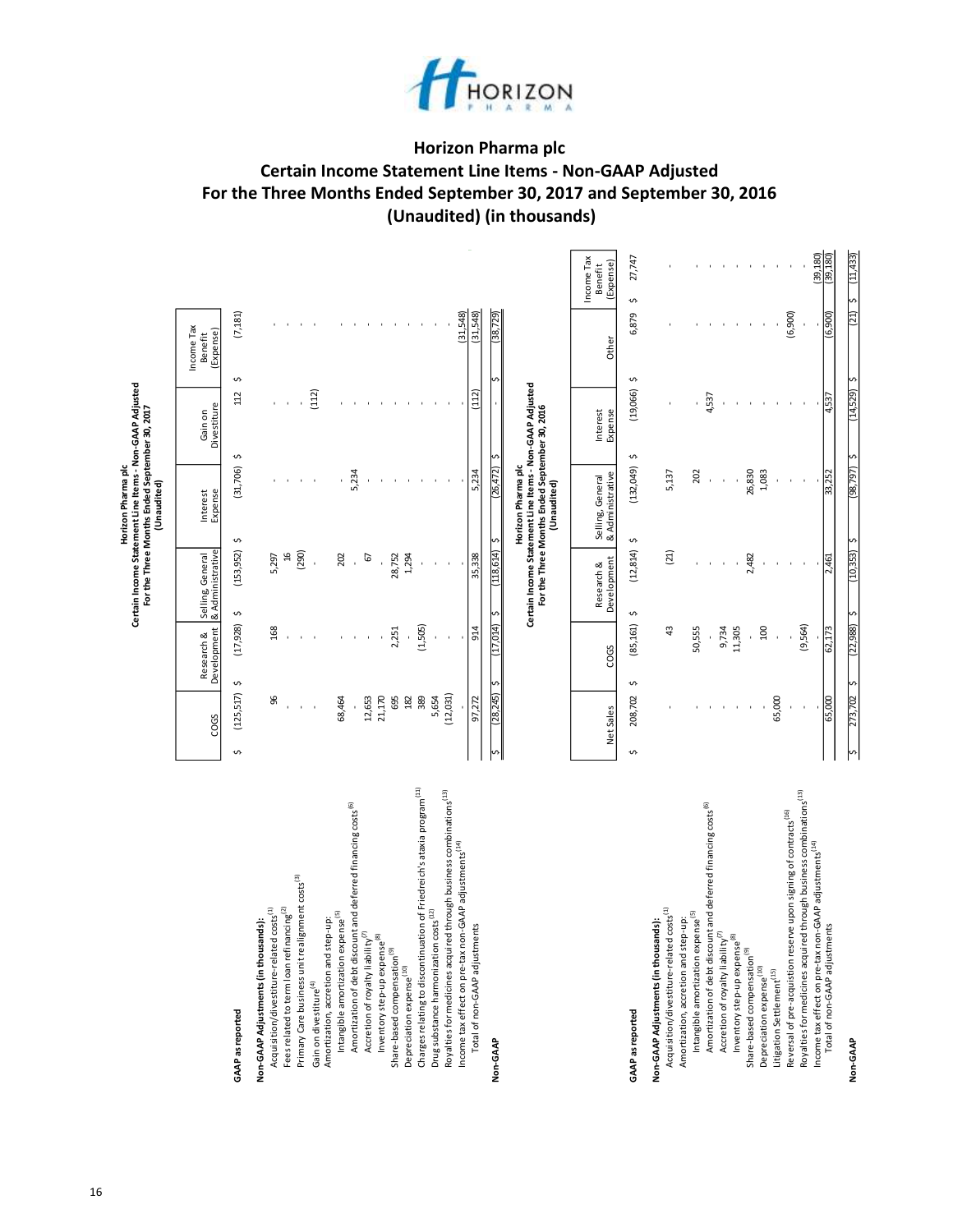

# **Horizon Pharma plc Certain Income Statement Line Items - Non-GAAP Adjusted For the Nine Months Ended September 30, 2017 and September 30, 2016 (Unaudited) (in thousands)**

|                                                                                                                                                                |                |                           |                                      | Certain Income Statement Line Items - Non-GAAP Adjusted<br>For the Nine Months Ended September 30, 2017<br>Horizon Pharma plc<br>(Unaudited) |                        |                                |                                    |
|----------------------------------------------------------------------------------------------------------------------------------------------------------------|----------------|---------------------------|--------------------------------------|----------------------------------------------------------------------------------------------------------------------------------------------|------------------------|--------------------------------|------------------------------------|
|                                                                                                                                                                | COGS           | Development<br>Research & | & Administrative<br>Selling, General | Interest<br>Expense                                                                                                                          | Divestiture<br>Gain on | Extinguishment<br>Loss on Debt | Income Tax<br>(Expense)<br>Benefit |
| <b>GAAP</b> as reported                                                                                                                                        | \$ (394,783)   | (194, 090)<br>Ş           | (509, 940)<br>$\mathfrak o$          | (95, 297)<br>$\mathfrak o$                                                                                                                   | 5,968<br>$\mathfrak o$ | (533)<br>$\mathfrak{c}$        | 42,138<br>$\mathfrak o$            |
| Non-GAAP Adjustments (in thousands):                                                                                                                           |                |                           |                                      |                                                                                                                                              |                        |                                |                                    |
| Remeasurement of royalties for products acquired through business combinations <sup>(17)</sup>                                                                 | (2,944)        |                           |                                      |                                                                                                                                              |                        |                                |                                    |
| Fees related to term loan refinancing <sup>(2)</sup><br>Acquisition/divestiture-related costs <sup>(1)</sup>                                                   | 128            | 148,425                   | 4,114<br>20,432                      |                                                                                                                                              |                        |                                |                                    |
| Loss on debt extinguistment <sup>(18)</sup>                                                                                                                    |                |                           |                                      |                                                                                                                                              |                        | 533                            |                                    |
| Primary Care business unit realignment costs <sup>(3)</sup>                                                                                                    |                |                           | 4,903                                |                                                                                                                                              |                        |                                |                                    |
| Gain on divestiture <sup>(4)</sup>                                                                                                                             |                |                           |                                      |                                                                                                                                              | (5,968)                |                                |                                    |
| Intangible amortization expense <sup>(5)</sup><br>Amortization, accretion and step-up:                                                                         | 207,511        |                           | 607                                  |                                                                                                                                              |                        |                                |                                    |
| Amortization of debt discount and deferred financing costs <sup>(6)</sup>                                                                                      | ï              |                           |                                      | 15,863                                                                                                                                       |                        |                                |                                    |
| Accretion of royalty liability <sup>(7)</sup>                                                                                                                  | 38,348         |                           | 67                                   |                                                                                                                                              |                        |                                |                                    |
| Inventory step-up expense <sup>(8)</sup>                                                                                                                       | 95,659         |                           |                                      |                                                                                                                                              |                        |                                |                                    |
| Share-based compensation <sup>(9)</sup>                                                                                                                        | 1,696          | 6,613                     | 79,626                               |                                                                                                                                              |                        |                                |                                    |
| Depreciation expense <sup>(10)</sup>                                                                                                                           | 548            |                           | 4,489                                |                                                                                                                                              |                        |                                |                                    |
| Charges relating to discontinuation of Friedreich's ataxia program <sup>(1,1)</sup>                                                                            | (2,714)        | (1, 505)                  | 22,270                               |                                                                                                                                              |                        |                                |                                    |
| Drug substance harmonization costs <sup>(12)</sup>                                                                                                             | 10,698         |                           |                                      |                                                                                                                                              |                        |                                |                                    |
| Royalties for medicines acquired through business combinations <sup>(13)</sup>                                                                                 | (34,970)       |                           |                                      |                                                                                                                                              |                        |                                |                                    |
| Income tax effect on pre-tax non-GAAP adjustments <sup>(14)</sup><br>Total of non-GAAP adjustments                                                             | 313,960        | 153,533                   | 136,508                              | 15,863                                                                                                                                       | 968                    | ä                              | (103, 923)<br>103,923              |
|                                                                                                                                                                |                |                           |                                      |                                                                                                                                              |                        |                                |                                    |
| Non-GAAP                                                                                                                                                       | (80, 823)<br>S | (40, 557)                 | (373, 432)                           | (79, 434)                                                                                                                                    |                        |                                | (61, 785)                          |
|                                                                                                                                                                |                |                           |                                      | Certain Income Statement Line Items - Non-GAAP Adjusted<br>For the Nine Months Ended September 30, 2016<br>(Unaudited)<br>Horizon Pharma plc |                        |                                |                                    |
|                                                                                                                                                                | Net Sales      | COGS                      | Development<br>Research &            | Selling, General<br>& Administrative                                                                                                         | Interest<br>Expense    | Other                          | Income Tax<br>(Expense)<br>Benefit |
| GAAP as reported                                                                                                                                               | 670,770<br>s   | (243, 520)<br>S           | (36,746)<br>S                        | (407, 563)<br>S                                                                                                                              | (57, 752)<br>S         | 6,839<br>S                     | 31,946<br>S                        |
| Non-GAAP Adjustments (in thousands):                                                                                                                           |                |                           |                                      |                                                                                                                                              |                        |                                |                                    |
| Upfront fee for license of global patent <sup>(19)</sup><br>Acquisition/divestiture-related costs <sup>(1)</sup>                                               |                | 454                       | 2,000<br>517                         | 15,485                                                                                                                                       |                        |                                |                                    |
| Amortization, accretion and step-up:                                                                                                                           |                |                           |                                      |                                                                                                                                              |                        |                                |                                    |
| Amortization of debt discount and deferred financing costs <sup>(6)</sup><br>Intangible amortization expense <sup>(5)</sup>                                    |                | 150,592                   |                                      | 607                                                                                                                                          | 13,469                 |                                |                                    |
| Accretion of royalty liability <sup>(7)</sup>                                                                                                                  |                | 28,762                    |                                      |                                                                                                                                              |                        |                                |                                    |
| Inventory step-up expense <sup>(8)</sup>                                                                                                                       |                | 27,853                    |                                      |                                                                                                                                              |                        |                                |                                    |
| Share-based compensation <sup>(9)</sup><br>Depreciation expense <sup>(10)</sup>                                                                                |                | 320                       | 6,845                                | 78,076<br>2,946                                                                                                                              |                        |                                |                                    |
| Litigation settlement <sup>(18)</sup>                                                                                                                          | 65,000         |                           |                                      |                                                                                                                                              |                        |                                |                                    |
| Royalties for medicines acquired through business combinations <sup>(13)</sup><br>Reversal of pre-acquisition reserve upon signing of contract <sup>(16)</sup> |                | (27, 159)                 |                                      |                                                                                                                                              |                        | (6,900)                        |                                    |
| Income tax effect on pre-tax non-GAAP adjustments <sup>(14)</sup><br>Total of non-GAAP adjustments                                                             | 65,000         | 80,822                    |                                      | 97,114                                                                                                                                       | 13,469                 | (6, 900)                       | (74, 518)<br>(74,518               |
|                                                                                                                                                                |                |                           |                                      |                                                                                                                                              |                        |                                |                                    |
| Non-GAAP                                                                                                                                                       | \$735,770      | (62, 698)                 | (27.384)                             | (5tr/0TE)                                                                                                                                    | (44, 283)              | (19)                           | (42,572                            |

17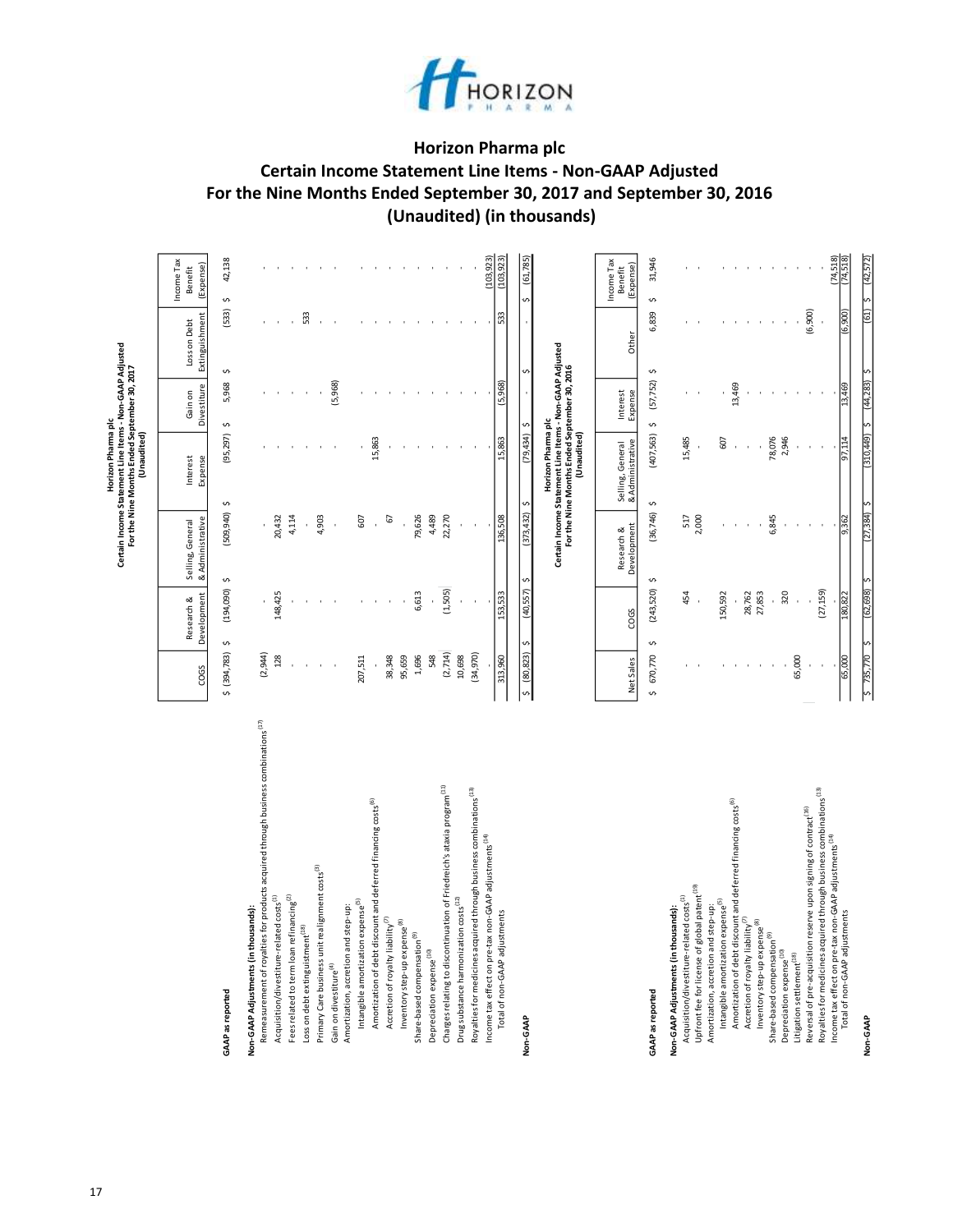

## **NOTES FOR CERTAIN INCOME STATEMENT LINE ITEMS - NON-GAAP**

- (1) Expenses, including legal and consulting fees, incurred in connection with the Company's acquisitions and divestitures have been excluded.
- (2) Represents arrangement and other fees relating to the refinancing of the Company's term loans during the first quarter of 2017.
- (3) Represents expenses, including severance costs and consulting fees, related to the realignment of the Company's Primary Care business unit.
- (4) On June 23, 2017, the Company completed the divestiture of a European subsidiary that owned the marketing rights to PROCSYBI and QUINSAIR in Europe, the Middle East and Africa to Chiesi Farmaceutici S.p.A. In connection with this divestiture, the Company recorded a gain of \$6.0 million during the nine months ended September 30, 2017.
- (5) Intangible amortization expenses are associated with the Company's intellectual property rights, developed technology and customer relationships of ACTIMMUNE, BUPHENYL, KRYSTEXXA, LODOTRA, MIGERGOT, PENNSAID 2%, PROCYSBI, RAVICTI, RAYOS and VIMOVO.
- (6) Represents amortization of debt discount and deferred financing costs associated with the Company's debt.
- (7) Represents accretion expense associated with the ACTIMMUNE, BUPHENYL, KRYSTEXXA, MIGERGOT, PROCYSBI, QUINSAIR, RAVICTI and VIMOVO royalties for the three and nine months ended September 30, 2017 and represents accretion expense associated with the ACTIMMUNE, BUPHENYL, KRYSTEXXA, MIGERGOT, RAVICTI and VIMOVO royalties for the three and nine months ended September 30, 2016.
- (8) In connection with the Crealta acquisition, the KRYSTEXXA and MIGERGOT inventory was stepped up in value by \$144.3 million and during the three and nine months ended September 30, 2017, the Company recognized in cost of goods sold, \$21.2 million and \$54.9 million, respectively, for step-up inventory expenses related to KRYSTEXXA and MIGERGOT inventory sold.

During the three and nine months ended September 30, 2016, the Company recognized in cost of goods sold, \$11.3 million and \$27.9 million, respectively, for step-up inventory expenses related to KRYSTEXXA and MIGERGOT inventory sold.

In connection with the Raptor acquisition, the PROCYSBI and QUINSAIR inventory was stepped up in value by \$67.0 million and during the three and nine months ended September 30, 2017, the Company recognized in cost of goods sold zero and \$40.8 million, respectively, of step-up inventory expenses related to PROCYSBI and QUINSAIR inventory sold.

- (9) Represents share-based compensation expense associated with the Company's stock option, restricted stock unit and performance stock unit grants to its employees and non-employees, its cash-settled long-term incentive program and its employee stock purchase plan.
- (10) Represents depreciation expense related to the Company's property, equipment, software and leasehold improvements.
- (11) During the nine months ended September 30, 2017, charges relating to discontinuation of Friedreich's ataxia program include \$22.3 million relating to the impairment of a non-current asset recorded following payment to Boehringer Ingelheim International for the acquisition of certain rights to interferon gamma-1b, a \$2.7 million reduction in cost of goods sold relating to the renegotiation of a contract with Boehringer Ingelheim related to the purchase of additional units of ACTIMMUNE and a \$1.5 million reduction in research and development expenses reflecting lower costs to discontinue the clinical trial than previously anticipated.